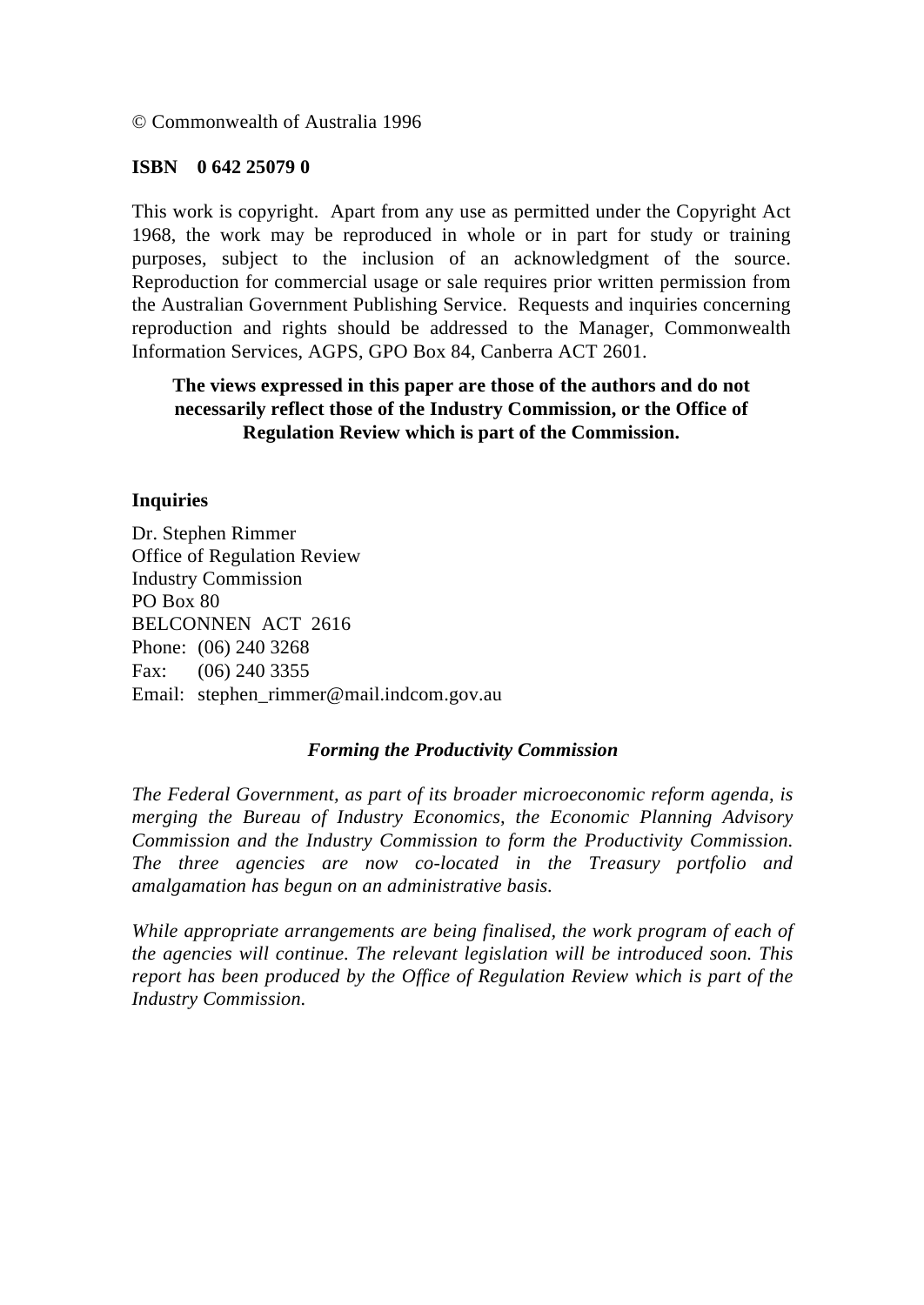# **1.0 Introduction**

The efficiency of the taxation system is a microeconomic reform issue. If the costs of raising revenue are greater than they need be, unnecessary costs are imposed on commerce and industry and the welfare of taxpayers is affected.

In response to a rapid growth in the complexity of the tax system, a number of processes are underway within the Australian Taxation Office (ATO) to improve the efficiency of the tax system. These include a joint study of industry compliance costs conducted with the National Farmers Federation and Pharmacy Guild of Australia, the Tax Law Improvement Project (TLIP), and the requirement that Tax Impact Statements assessing compliance costs accompany changes to tax legislation. In addition, the new Government has announced a number of initiatives — including establishing a Small Business Deregulation Task Force — to reduce regulatory paper burden and compliance costs, including those costs generated by the tax system.

Various costs can be generated by the tax system:

- economic costs that arise because taxes distort firms' and consumers' behaviour;
- the costs of running the ATO; and
- the costs to firms and individuals in complying with the taxation system.

The last of these costs are sometimes referred to as the 'paper burden' or 'compliance costs' associated with taxation. They are commonly perceived as part of the wider regulatory burden which governments impose on business.<sup>1</sup> Accordingly, the Office of Regulation Review (ORR) has an interest in these issues.

This paper, therefore, explores a range of issues associated with compliance costs and the administration of the tax system. Section 2 presents qualitative indicators on compliance costs. Section 3, on quantitative indicators of compliance costs, examines the methodology for measuring compliance costs and the available data on the magnitude of compliance costs in Australia. Section 4 of the paper then briefly examines the Government's initiatives to reduce compliance costs. This is followed in Section 5 with a list of some of the areas of the tax system that have

 $\overline{a}$ Surveys of business consistently highlight several areas of concern about regulations. These include tax compliance costs, corporate law compliance costs, industrial relations, competition and trade practices law, environmental regulations, superannuation and occupational health and safety regulations.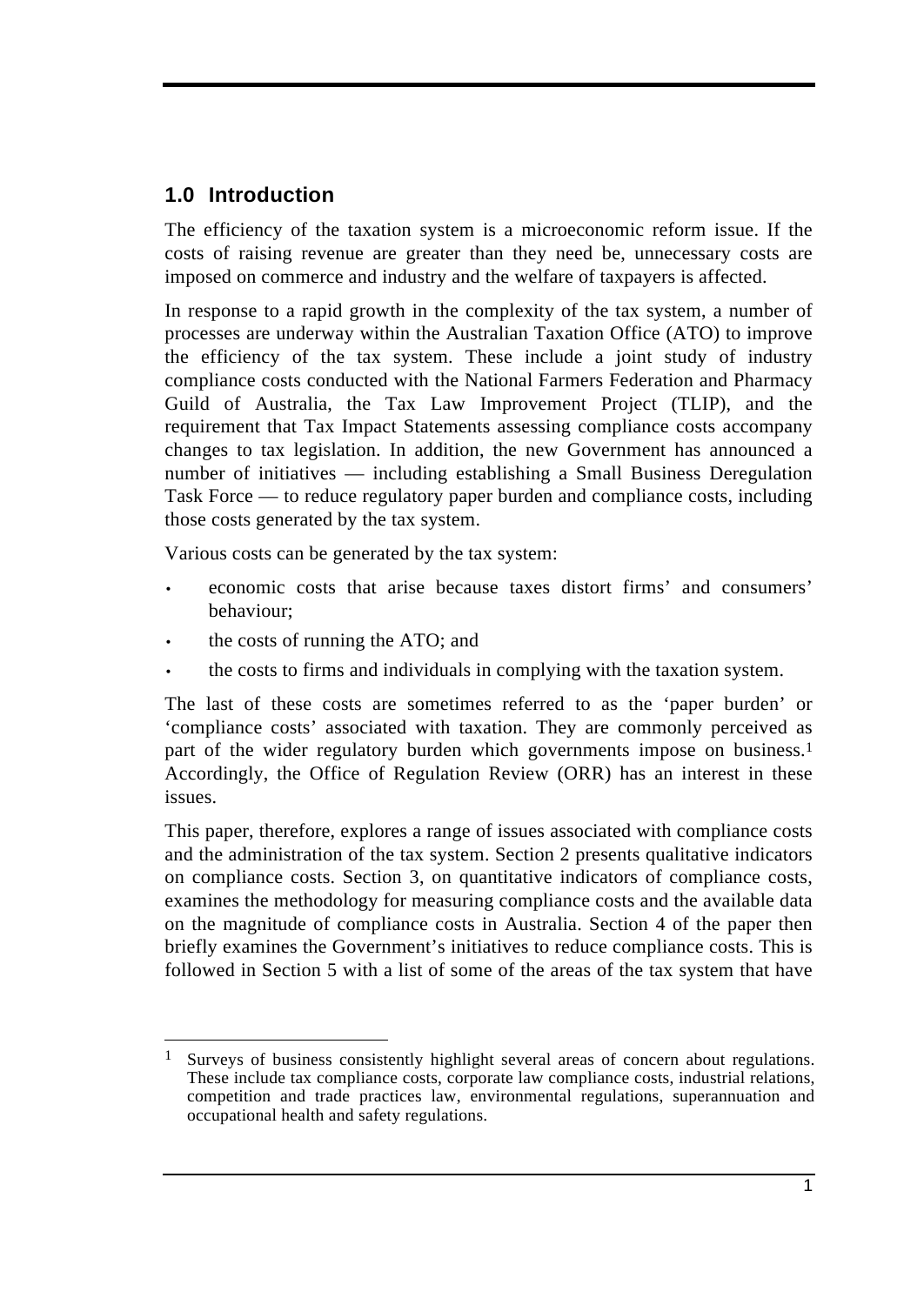been identified by business organisations as entailing high compliance costs and in need of reform.

The paper is intended to provide background to possible further work in this area and as a contribution to the public debate about taxation compliance costs. It focuses primarily on tax compliance costs and does not consider in detail the structure of the tax system, including the choice of taxation systems of the Commonwealth, States and Territories.

# **2.0 Qualitative indicators on compliance costs**

The complexity inherent in the Australian taxation system is well known. However, there is a question as to the extent to which this translates into unnecessary costs for individual and corporate taxpayers and how satisfied groups are with requirements for complying with tax law.

The most recent qualitative data on taxpayer views of various aspects of the income tax legislation (corporate and personal) is contained in a survey by Wallschutzky (1995b). The survey will provide benchmarks to evaluate the success of the TLIP when it is completed.

The survey took the form of a mail questionnaire which was sent to tax agents, small businesses, large businesses, individuals who use tax agents and individuals who complete their own tax forms. Among the issues on which the survey sought views were the complexity of the content of tax laws, overall satisfaction with the system, fairness of income tax laws, and reasonableness of effort required to fulfil tax obligations. In most cases respondents were asked to rank their level of satisfaction on a ten point scale.

| Group average<br>( <i>max of 10</i> = <i>extremely complex</i> ) |  |
|------------------------------------------------------------------|--|
| 9.5<br>8.3<br>8.1<br>7.7<br>7.6                                  |  |
|                                                                  |  |

Table 1: Complexity of tax laws

Source: Wallschutzky 1995b, p. 122.

As shown in Table 1, respondents found the content of income tax laws to be very complex. On the basis that a score of one was 'not at all complex' and a score of 10 was 'extremely complex', no group gave a score of less than 7.5.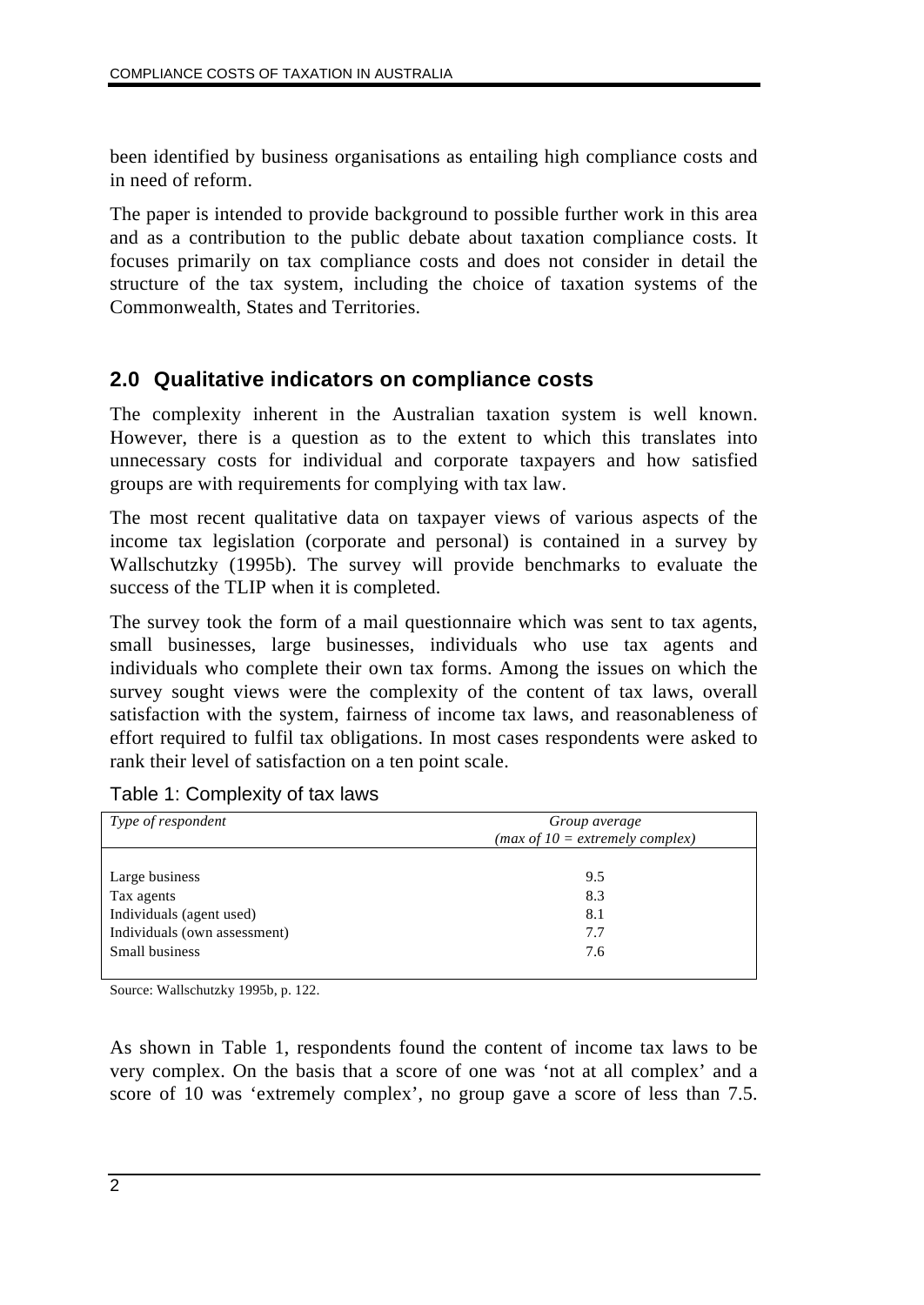Capital Gains and Fringe Benefits Tax were the most frequently cited areas where revisions should be made.

Respondents also displayed a general dissatisfaction with tax laws. Over half the respondents in each group are not satisfied. Using the same scale the responses for each group are shown in Table 2.

Table 2: Overall satisfaction with the tax system

| Type of respondent           | Group average<br>(min of $I = Not$ at all satisfied, max of $I0 =$<br>extremely satisfied) |
|------------------------------|--------------------------------------------------------------------------------------------|
| Individuals (agent used)     | 3.5                                                                                        |
| Large business               | 3.6                                                                                        |
| Individuals (own assessment) | 4.0                                                                                        |
| Tax agents                   | 4.0                                                                                        |
| Small business               | 4.4                                                                                        |

Source: Wallschutzky 1995b, pp. 122-123.

On the issue of fairness, only a minority of respondents in each group said they perceived the income tax legislation to be fair and equitable. The percentages of respondents who considered the legislation to be either extremely or reasonably fair and equitable are shown in Table 3.

Table 3: Fairness of tax system

| Type of respondent           | % of group perceiving tax legislation to be fair<br>and equitable |
|------------------------------|-------------------------------------------------------------------|
| Tax agents                   | 46                                                                |
| Small business               | 39                                                                |
| Large business               | 39                                                                |
| Individuals (agent used)     | 39                                                                |
| Individuals (own assessment) | 34                                                                |

Source: Wallschutzky 1995b, p. 124.

The question that most directly related to compliance costs was that relating to the reasonableness of effort required to fulfil tax obligations. Respondents were asked:

.... considering the amount of tax they were required to pay and the need to ensure that everybody paid their fair share according to the laws, to what extent did they think that the effort required to fulfil their tax obligations was reasonable (Wallschutzky 1995b, p. 125).

Responses to this question varied more by group than for other questions; and given the levels of dissatisfaction with the tax system expressed on other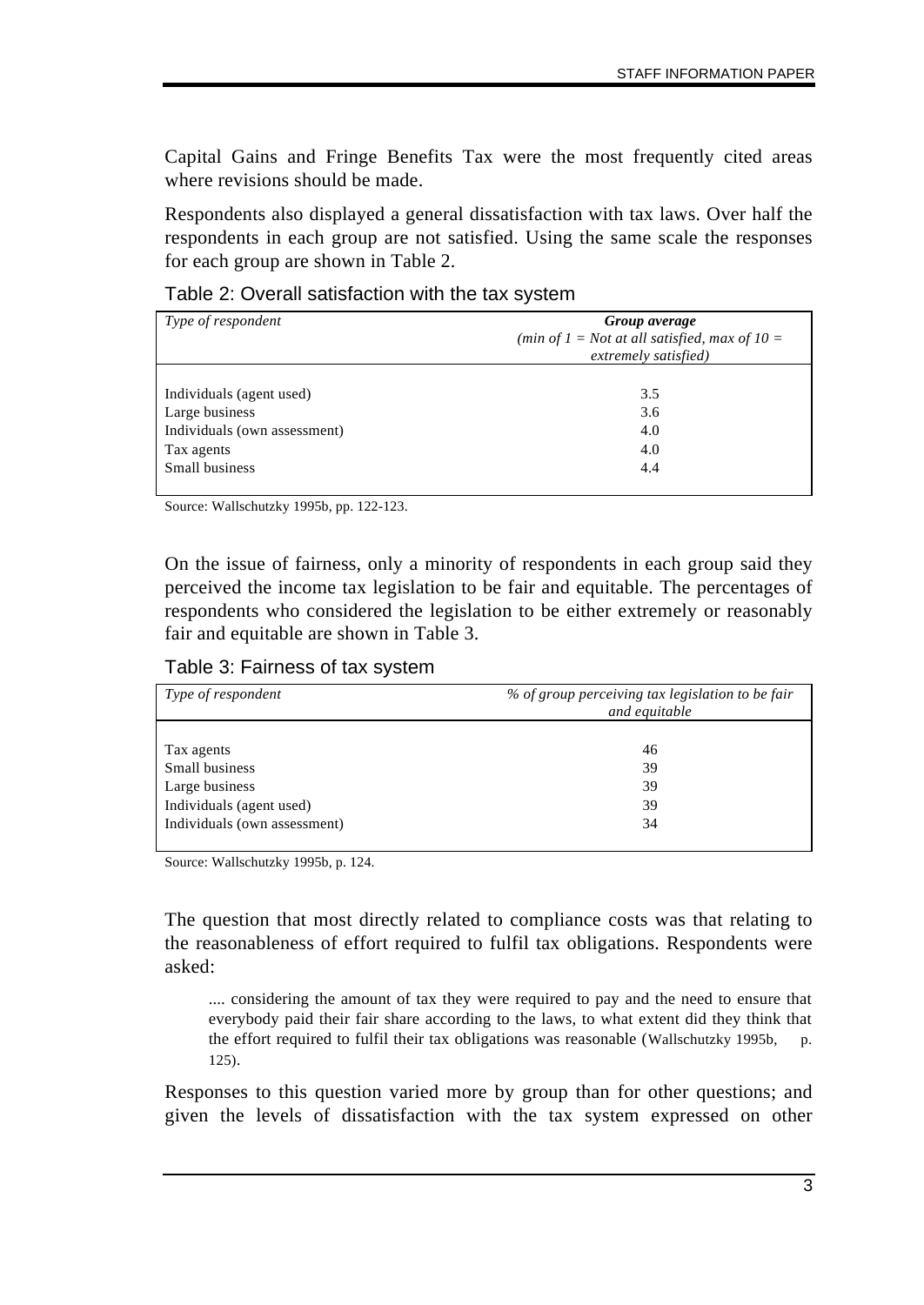questions, the level of satisfaction was relatively high. Percentages of those in each group who rated obligations as extremely or fairly reasonable are shown in Table 4.

The least satisfied groups were tax agents and large business where less than half of respondents thought the obligations were reasonable.

Overall a mixed picture of the income tax system emerges from the study. There appears to be a considerable level of general dissatisfaction with the tax system. However, this does not appear to translate as strongly as might be expected into a dissatisfaction with the general 'paper burden' that the tax system imposes.

Table 4: Reasonableness of effort to complete tax obligations

| Type of respondent           | % of group indicating effort to complete tax<br>obligations was reasonable |
|------------------------------|----------------------------------------------------------------------------|
|                              |                                                                            |
| Individuals (own assessment) | 72                                                                         |
| Individuals (agent used)     | 61                                                                         |
| Small business               | 61                                                                         |
| Tax agents                   | 49                                                                         |
| Large business               | 47                                                                         |
|                              |                                                                            |

Source: Wallschutzky 1995b, p. 126.

# **3.0 Quantitative indicators of compliance costs**

This section examines the complex methodology for measuring compliance costs and presents the results of studies undertaken in Australia.

## **3.1 Measurement of compliance costs**

### *3.1.1 What are tax compliance costs?*

Sandford provides the definition of compliance costs which is generally accepted internationally. Compliance costs are:

... costs incurred by taxpayers or third parties, notably businesses, in meeting the requirements laid on them by a given tax structure (excluding the payment of the tax itself and any distortion costs arising from it). (cited in Pope, Fayle and Chen 1990a, p. 3)

Compliance costs therefore have two main components to taxpayers:

• the external financial costs of professional fees of tax-agents, accountants, lawyers, and other advisers in relation to the tax. Some of these costs are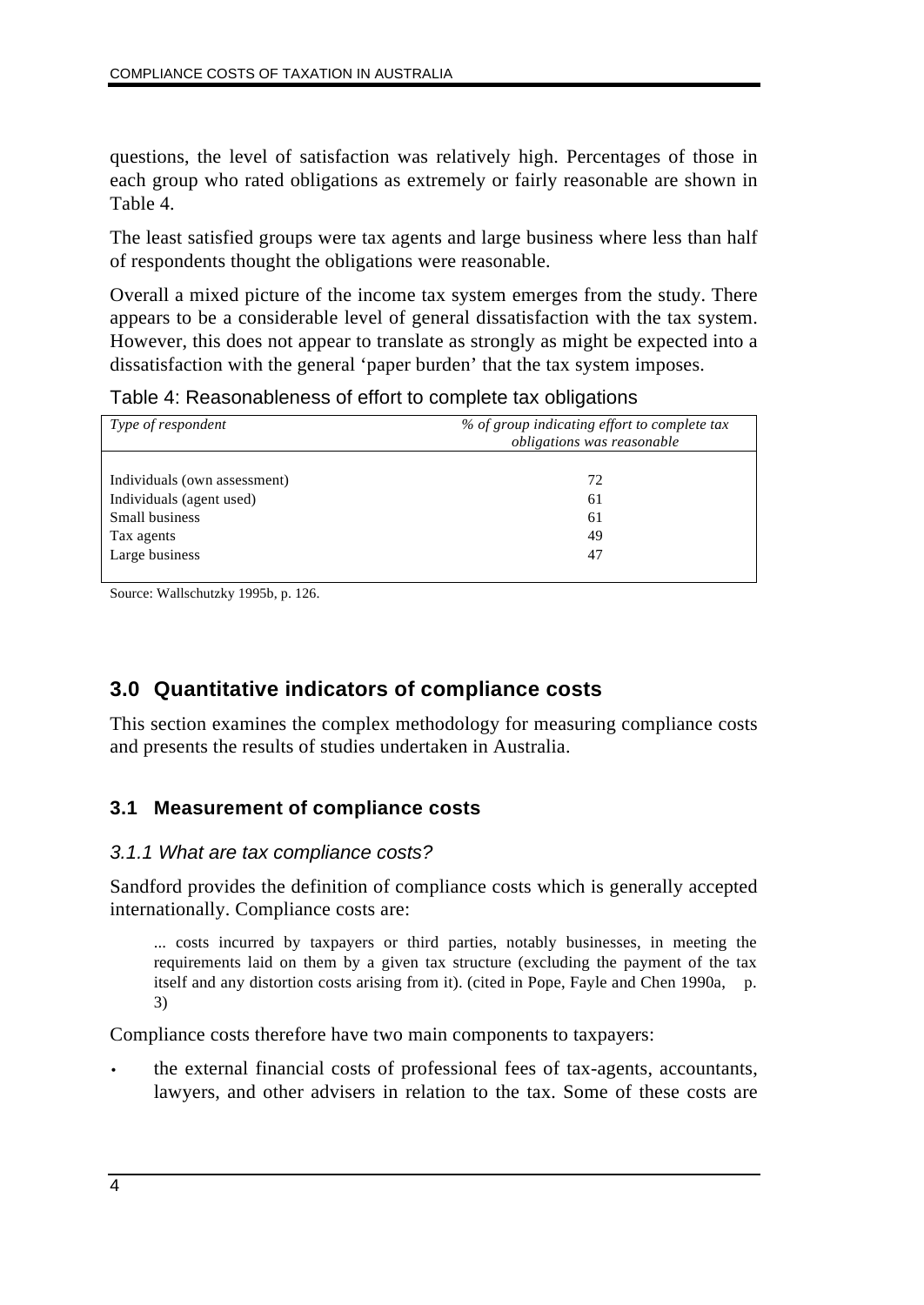incurred by taxpayers because of the requirements of the tax system and other costs are incurred voluntarily; and

• time costs of internal staff on: collecting and maintaining tax information; completing tax forms and necessary disclosures or in preparing information for professional advisers to enable them to do this; and dealing with the ATO (Pope et al 1990a, p. 3).

In the studies undertaken in Australia by Pope et al (the Pope studies), compliance costs include both the cost of satisfying ATO requirements and 'planning costs'. Planning costs arise primarily for company income tax and consist of a 'detailed examination of the implications of a transaction and the choice of a method which minimises tax'.2 Therefore, these include avoidance costs, where resources are used to minimise tax liabilities.

Should policy makers worry about planning costs? Intuitively, such costs are likely to be a large component of total tax compliance costs, because taxpayers will be financially better-off where their planning costs are smaller than consequent reductions in their tax liabilities. More generally, it is important to note that planning costs are largely incurred voluntarily by taxpayers. This raises the broader question, should policy makers be concerned equally about tax compliance costs incurred to satisfy statutory requirements and those incurred voluntarily?

Some types of taxes  $-$  such as the fringe benefits tax  $-$  and their associated compliance costs, are incurred voluntarily when a business decides to pay their employees fringe benefits. In addition, compliance costs incurred voluntarily by individuals include engaging tax agents in order to maximise claims for work related expenses.

Sandford and Pope et al also refer to the concept of net compliance costs. This is defined as the gross compliance costs minus the value of any cash flow benefit or plus the value of any cash flow cost. Cash flow benefits are said to arise where a business is not required to remit tax payments until some time after it incurs the liability for the tax. It therefore enjoys the use of the funds (and any interest earned) until payment falls due. For example, any increase in compliance costs incurred by a business because it pays fringe benefits tax (FBT) can be offset to some extent — by additional interest earnings made by differences in the timing of PAYE (fortnightly) and FBT (quarterly) remittances to the ATO.

These are private benefits, not benefits to society. Cash flow costs are where tax payments are made before the transaction giving rise to the payment is completed. These are private costs to the taxpayer rather than costs to society.

 $\overline{a}$ 2 Sandford, quoted in Pope (1990) p. 6.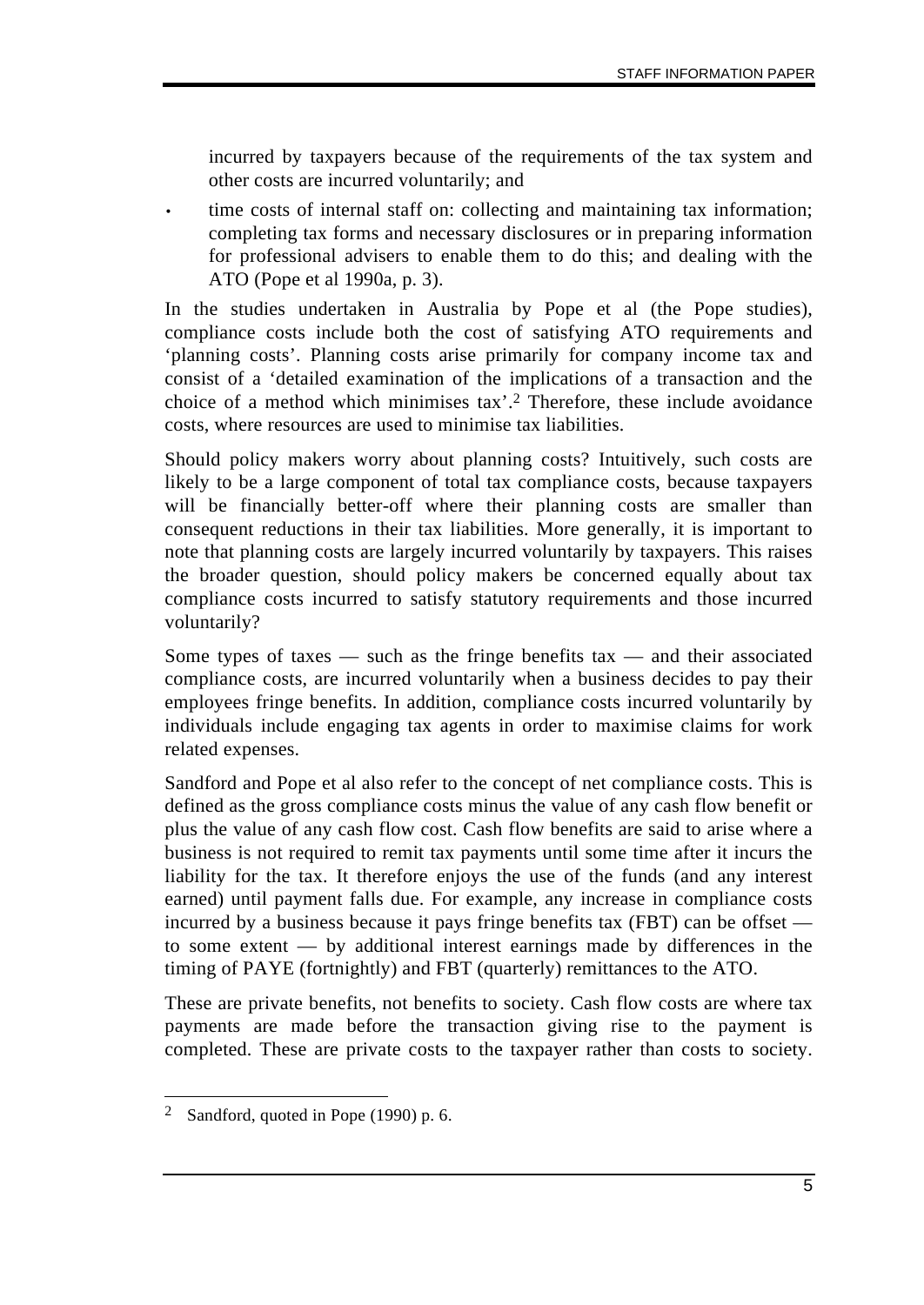The only business tax with a cash flow cost is wholesale sales tax where payment of tax on goods sold is often made before payment is received for the goods.

While net compliance and cash flow costs and benefits are used to some degree internationally, to date gross compliance costs are generally the most accepted measure in Australia of the administrative burden imposed by taxation. It is gross costs that are reported in the rest of this paper.

#### *Distinguishing between tax compliance costs and other costs*

It is important to note that there are other important conceptual problems when measuring compliance costs. Information systems are required by managers and owners for a variety of purposes, including the payment of tax, knowledge of the financial position of a business or individual etc. Therefore, accounting systems need to be kept for a variety of purposes and these are fixed costs. Surveys of taxation compliance costs might include the costs of keeping accounting systems which would have to be kept anyway (ie. they are joint costs). Therefore, taxation compliance costs might be over or under estimated because of the difficulty in distinguishing between different sources of costs.

Where accounting systems are based on the tax system, they might not be efficient in providing information for other business and consumer protection purposes. Therefore, the overall efficiency of accounting systems in reporting the real financial disposition of businesses and individuals can be reduced, imposing costs on businesses and society. Such costs might not be captured by studies of compliance costs and thus, these studies might underestimate compliance costs.

Some studies of compliance costs might also provide underestimates because they do not include economic costs incurred by society, including other distortions in the behaviour of businesses and consumers, such as avoidance costs etc.

Such methodological problems mean that, in practice, taxpayers asked to provide information about compliance costs can have difficulty determining what are tax compliance costs. They can also have difficulty disentangling those costs from the business, accounting and tax activities that are a part of running a business. In addition, psychology and research literature show that responses to questions can be imprecise and influenced by a variety of factors. Therefore, questions in surveys of tax compliance costs might measure different things because a number of psychological and environmental factors can impact on responses. These factors can introduce biases that add to any statistical biases that might already be present in studies of tax compliance costs.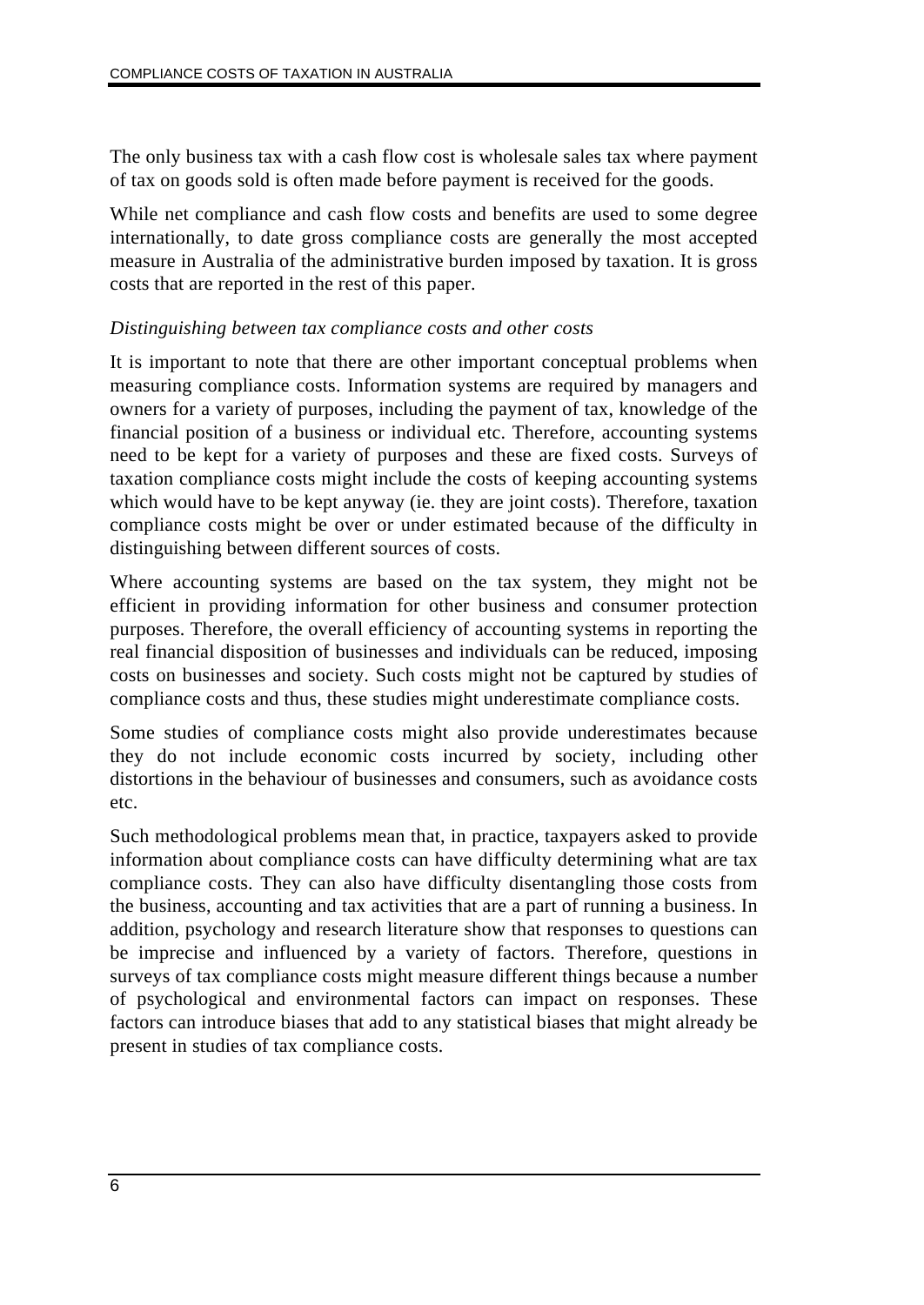#### *Changes in tax compliance costs over time*

Where compliance costs can be accurately identified by businesses, it is important to note that such costs are unlikely to be stable. Indeed, they are likely to vary over time according to the type of business, market characteristics and management structure etc.

In summary, for a variety of reasons it can be very difficult for taxpayers to accurately identify and measure their tax compliance costs. Therefore, studies measuring compliance costs are — for these conceptual and methodological reasons alone — likely to be imprecise in measuring such costs.

### *3.1.2 Approaches to measuring compliance costs*

There are two broad approaches to obtaining quantitative measures of compliance costs — large-scale surveys of taxpayers and in-depth case studies or surveys (usually involving interviews). Both can contribute to understanding compliance costs and both have their own particular strengths and weaknesses.

#### *Large-scale surveys*

Large-scale surveys generally involve a postal questionnaire being sent to a large randomly selected group of taxpayers. The surveys rely on estimates provided by respondents of the time and costs associated with complying with tax requirements. These estimates are grossed-up to gain an estimate of the total compliance costs faced by each group. The grossing-up procedures are usually reasonably sophisticated depending on the composition of the survey sample and the composition of the taxpaying group as a whole.

The most extensive work on compliance costs in Australia, conducted by Pope et al, uses this method. These studies follow the same broad approach used by Sandford in his studies for the UK. Both studies rely crucially on the assumption that:

... respondents are in a knowledgeable and responsible position within a company regarding financial/accounting aspects relating to income taxation, and have answered the questions sincerely and as accurately as possible (Pope, 1990a).

There is surprisingly little discussion in the Pope et al studies or in the international literature of the reasonableness of this assumption and accuracy of survey methods. As discussed in section 3.1.1, various important conceptual and methodological problems associated with measuring tax compliance costs means that this assumption might not be met in practice.

The use of surveys to identify such costs can also introduce its own additional biases. For example, Tait (1991) argues that because respondents perceive they may have an effect on policy makers, they have an incentive to overstate the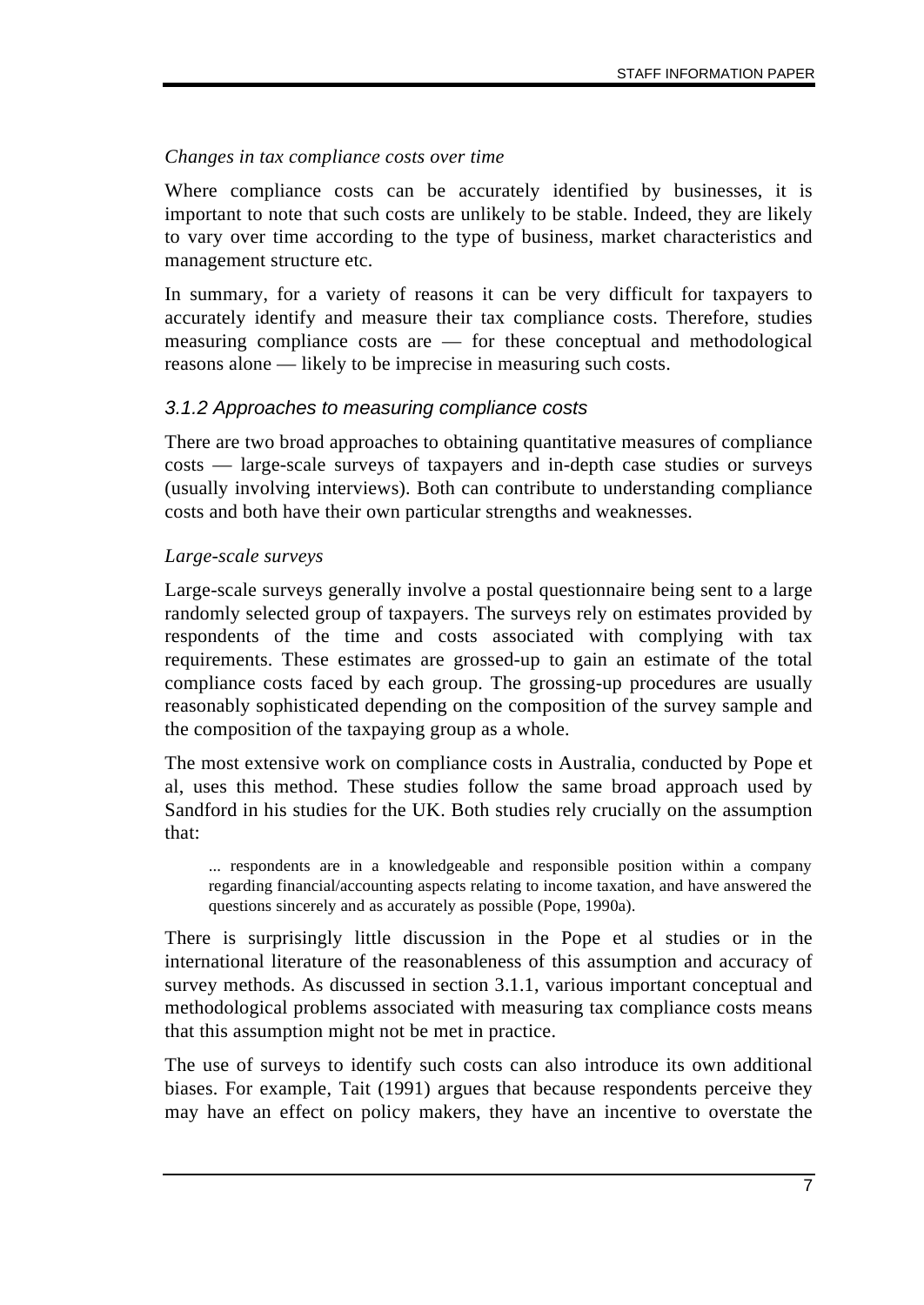compliance costs they face. There is another hypothesis, however, which argues the opposite. Sandford (1995) suggests that postal questionnaires could understate compliance costs because those firms and individuals who face the highest compliance costs may be the least likely to return the questionnaire. However, conversely, it could be argued that firms with lowest compliance costs might be less likely to respond, because they have less of a focus on tax compliance costs.

Little research seems to have been undertaken to test these conjectures. Compliance surveys often ask the same question in two different ways as one way of validating answers. However, this is likely to show whether people have filled out the survey consistently, not whether their perceptions are accurate, or whether they are intentionally understating or overstating costs. Even with the best surveys, the most that can be achieved is the right order of magnitude rather than precise estimates.

The general question of accuracy of surveys aside, there is a number of specific points relating to the Pope studies that should be noted. The earliest two studies by Pope on the costs of personal income tax and company tax do not appear to be good examples of large scale surveys.

Firstly, the ATO declined to participate in Pope's studies. Sandford (1995) stresses the importance of close cooperation with tax authorities to make sure a representative sample is selected.

Secondly, the response rates to the survey were particularly low (as low as 16 per cent) which could magnify any problems associated with an unrepresentative sample. The low response rate could be attributable to both the complexity of the questions and the failure to send reminders to those receiving the questionnaire. However, as a general comment, response rates to most large scale compliance cost surveys do not seem high, even when reminders are sent.

Thirdly, in some of the Pope studies, especially the company tax survey the covering letter revealed the researcher's own interests. In one study the opening paragraph was:

Much concern has been expressed about the burden imposed on business by government regulations. But if the burden is to be lightened, it is necessary to find where, and on whom, it falls (Pope et al 1990a, p. 112).

This language is clearly tendentious and would bias the results upwards. Perhaps in response to criticisms of this sort, later studies in which Pope was involved have a much flatter letter of introduction:

I am writing to ask you to give some of your time to complete the attached questionnaire on the costs involved in meeting the requirements of the Australian tax authorities for ..... (Pope, Fayle and Chen 1993a, Appendix A).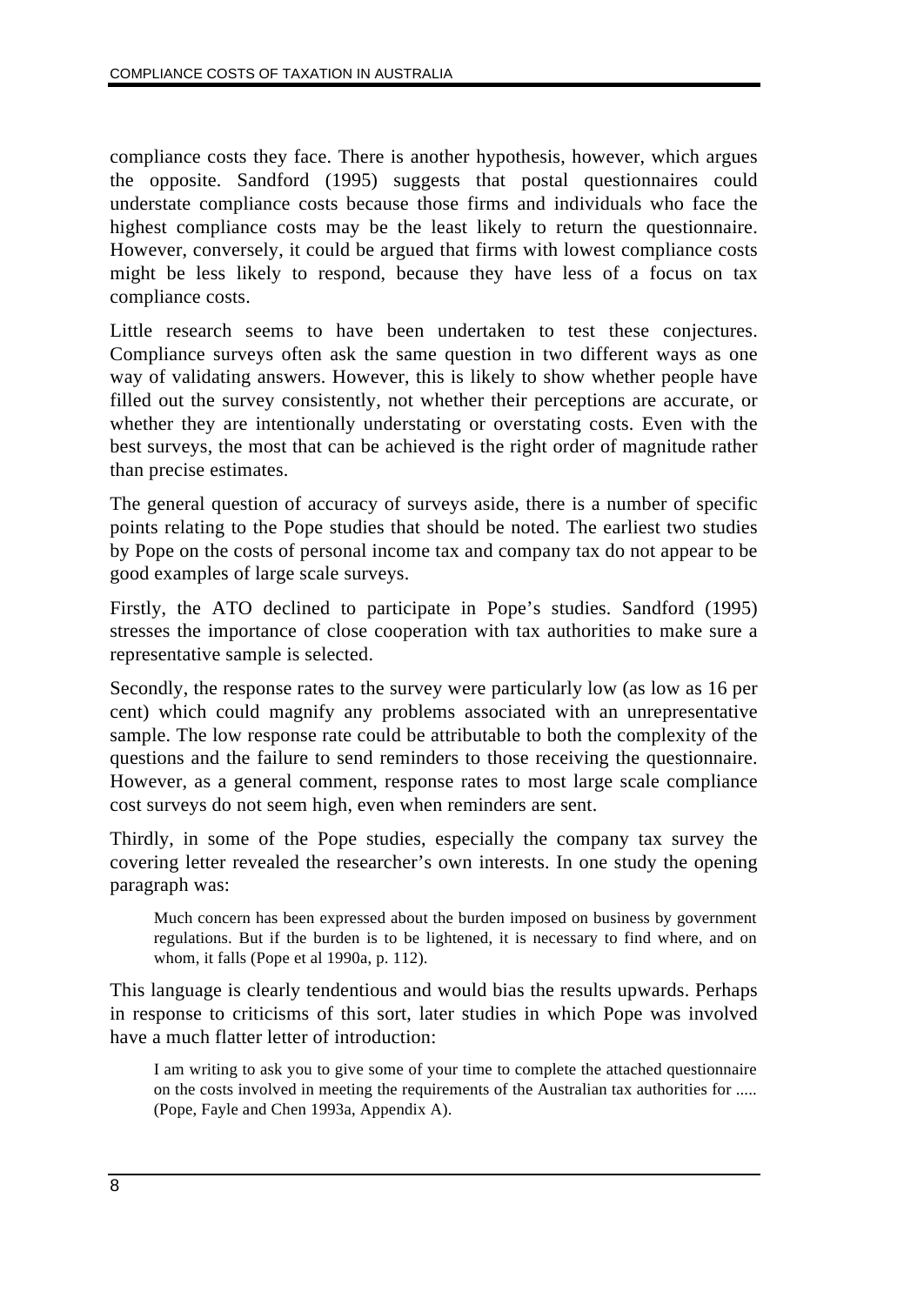With these points in mind it appears that, prima facie, the results may not be as credible as other large scale surveys (which themselves purport only to give an order of magnitude of compliance costs) and that there is potential for the results to be biased upwards, that is for costs to be overstated, rather than for costs to be understated.

The Pope studies also did not conduct any validation of the accuracy of the survey results obtained.

In addition, as noted in section 3.1.1 there is a number of other methodological and conceptual problems that make measuring such costs very difficult in practice. For these reasons, the ATO eschews use of large scale surveys to measure economy-wide tax compliance costs and the costs associated with particular types of taxes (such as fringe benefits tax etc). The ATO considers such surveys to be too imprecise to yield accurate data that could enlighten policy makers or provide performance indicators or targets over time. Therefore, the ATO prefers to focus research efforts on particular areas of the economy, such as the farming and pharmaceutical sectors, and develop proposals to reduce compliance costs based on research into those particular areas.

We agree with the ATO that surveys of tax compliance costs are likely to be imprecise and unlikely to yield data that could measure small changes in such costs. However, large scale surveys can employ standardised methodology to provide broad measures of tax compliance costs associated with different types of taxes and for different sectors of the economy. They can also provide estimates of total economy-wide tax compliance costs.

Such information could be of considerable benefit to governments, policy makers and the public debate about tax reform. It could, for instance, contribute to existing ATO research into identifying problem areas and highlighting possible solutions. It could also enhance public discussion about likely compliance costs of generic types of taxes and for different segments of the economy (such as rural producers, manufacturers, small/large business, exporters etc). Such data could also be used to measure large or significant changes in compliance costs over time that could result from changes in taxation policy.

In our view, the ATO has a considerable pool of knowledge and expertise about measuring such costs. Therefore it is very well placed to make a major contribution by identifying such costs and informing public debate about aspects of tax compliance costs.

#### *In-depth studies*

These studies can take many forms ranging from interviews to direct observation to multiple surveys. The small sample size can in some cases be less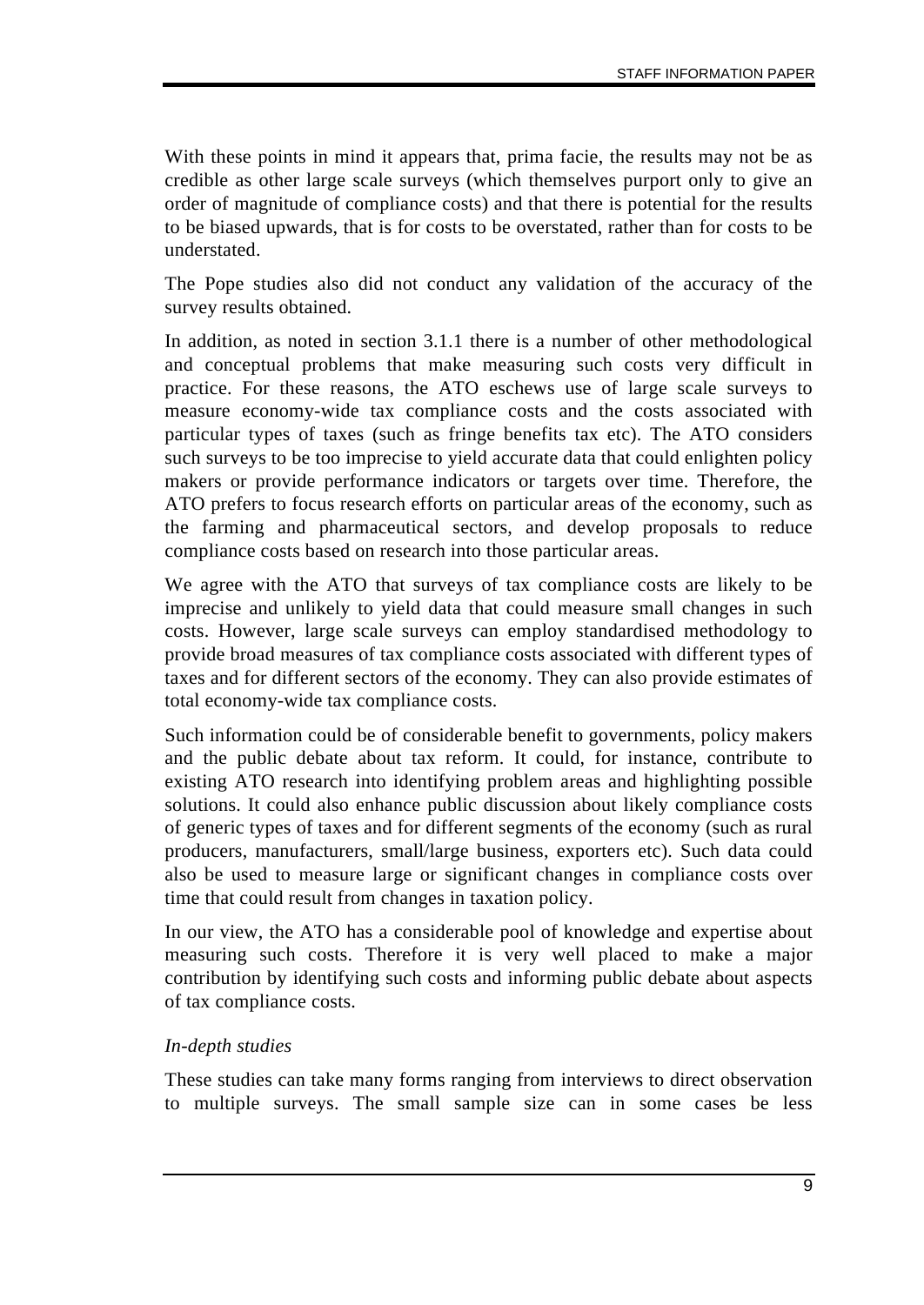representative of the general experience than large-scale surveys. However, this can be balanced by a more detailed understanding of what contributes to compliance costs within the firm.

The small business case studies conducted by Professor Wallschutzky and Brian Gibson of Newcastle University are the best example of this approach in Australia. The studies involved twelve small businesses keeping diaries recording time spent on compliance activities. Face-to-face interviews were conducted with the participants quarterly, and the researchers were available to answer questions by telephone or supply information at any time.

The study provides an estimate of the average time spent per month on compliance activities and a rough indication of the cost to the business of this time; however, it was not possible, nor was it the study's intention, to estimate the costs of compliance across all small businesses.

As with the large scale studies, the researchers relied on the businesses' own estimates of the time for compliance activities. However, the researchers considered that the diary method is likely to understate time taken on tax matters, as diaries may not have always been faithfully kept.

One limitation of the study is that no data are provided on external costs accountants, lawyers fees etc — which other studies find to be significant, even though attempts were made to contact accountants. Therefore, this study is likely to have understated compliance costs.

In-depth studies can be a good complement to large-scale surveys or they can operate quite independently. They are useful for identifying ways of reducing compliance costs. Because of small samples, however, they are not usually able to produce reliable aggregate estimates of the costs of compliance for small business. In addition, because of its focus on small firms, this study does not shed any light on costs faced by medium and larger businesses. Nor does it provide data about the relative compliance costs of small vis a vis larger firms.

As noted above, the ATO sometimes use in-depth studies to measure compliance costs in particular sectors of the economy, such as the joint study with the National Farmers Federation and the Pharmacy Guild of Australia (see section 4.1).

## **3.2 Estimates of compliance costs in Australia**

This section presents and summarises the results of the Pope studies and the Wallschutzky case studies. While the focus is primarily on Australia, it makes international comparisons in some cases. A more detailed discussion of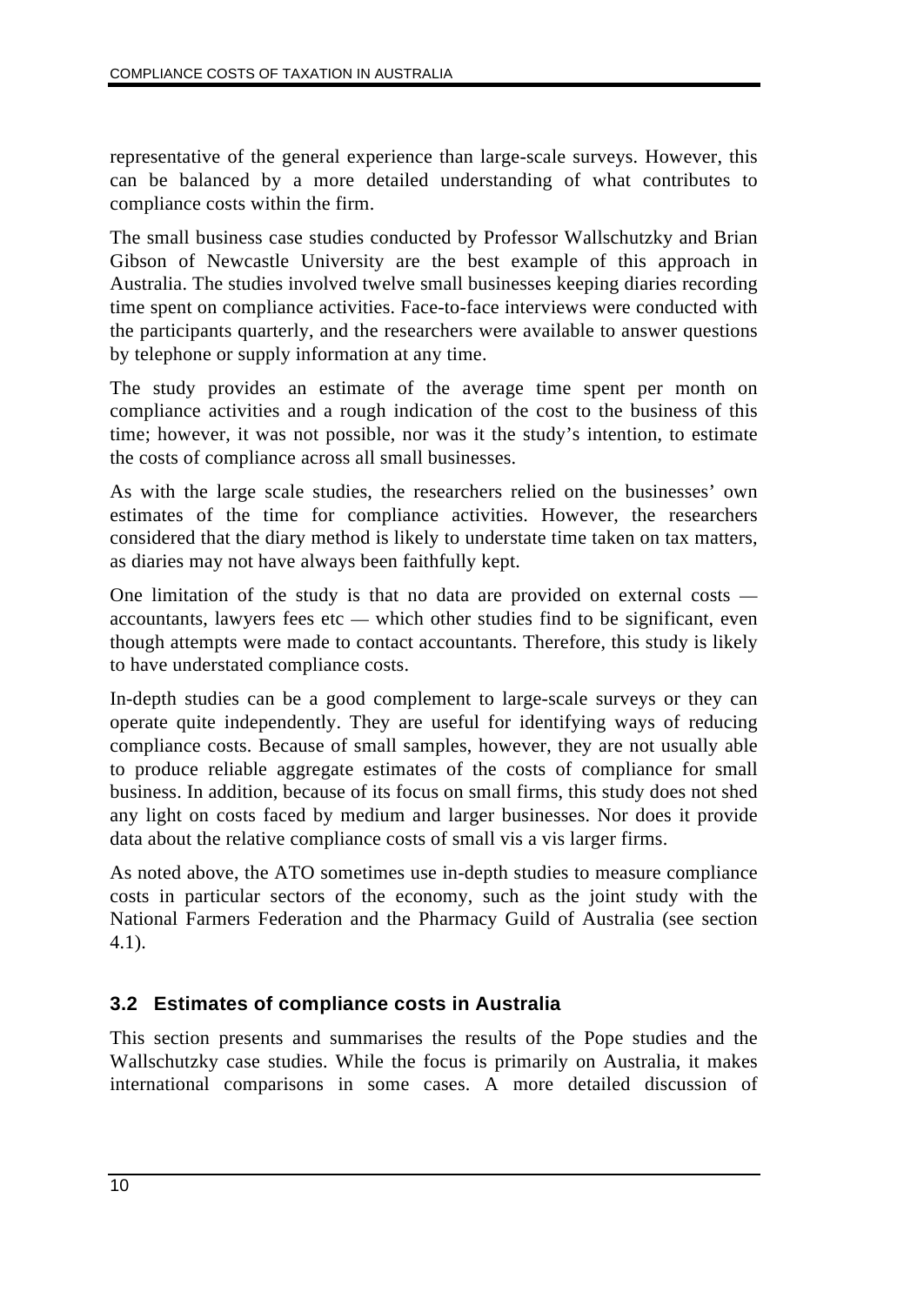international literature on compliance costs was undertaken by Walpole and Evans (1996).

### *3.2.1 Company income tax*

For this study (Pope, Fayle and Chen 1990a) a postal survey was sent to all publicly listed companies, and around 20 large unlisted companies, in 1986-87. The results have been updated by the author to reflect taxes paid in 1990-91 (updating has occurred for each of the 'Pope studies' reported below). Two hundred and ninety eight responses were received; a response rate of 16.2 per cent, which was admitted by the authors to be somewhat low.

The study found that the estimated total compliance costs of company income tax in 1990-91 were \$3246m or 22.9 per cent of the companies' income tax revenue. Other findings were that:

Internal costs account for 48 per cent and external costs (professional fees) for 52 per cent of the total costs. Compliance costs as a percentage of tax paid are extremely regressive, falling from nearly ten times greater than tax paid for the smallest (taxable) companies to 0.5 per cent for the largest companies. The regressive pattern is also confirmed when internal costs are expressed as a percentage of annual turnover, with costs falling from 3.0 per cent to 0.01 per cent. (Pope 1994, p. 90)

Finally, it was estimated that ninety six per cent of companies incur higher compliance costs (\$8389) than they remit in income tax (\$7079). The authors concluded that:

... from nearly every perspective, companies' income tax contributes the greatest relative burden of all compliance costs (of the major Commonwealth taxes) imposed upon the private sector. (Pope 1994, p. 96)

In comparison with a similar study of company income tax compliance in the UK, the Australian estimates are much higher. The UK study by Sandford using a similar methodology estimated costs at 2.2 per cent of revenue, significantly lower than the Australian estimate. This could partly reflect higher company tax rates in the UK. However, if compliance costs are expressed as a percentage of GDP, the Australian costs are still three to five times higher than the UK. Pope's study does not identify why the Australian costs are so much higher.

These results show that either Australia has a significant compliance cost problem with its company tax, or that the results of this study are imprecise, or both. It is this study, more than others conducted by Pope, where the potential for overestimation of costs is the greatest: the response rate was low which would exacerbate any problems of an unrepresentative sample, and — as noted in section 3.2.1 — the letter accompanying the survey revealed the researchers' interests.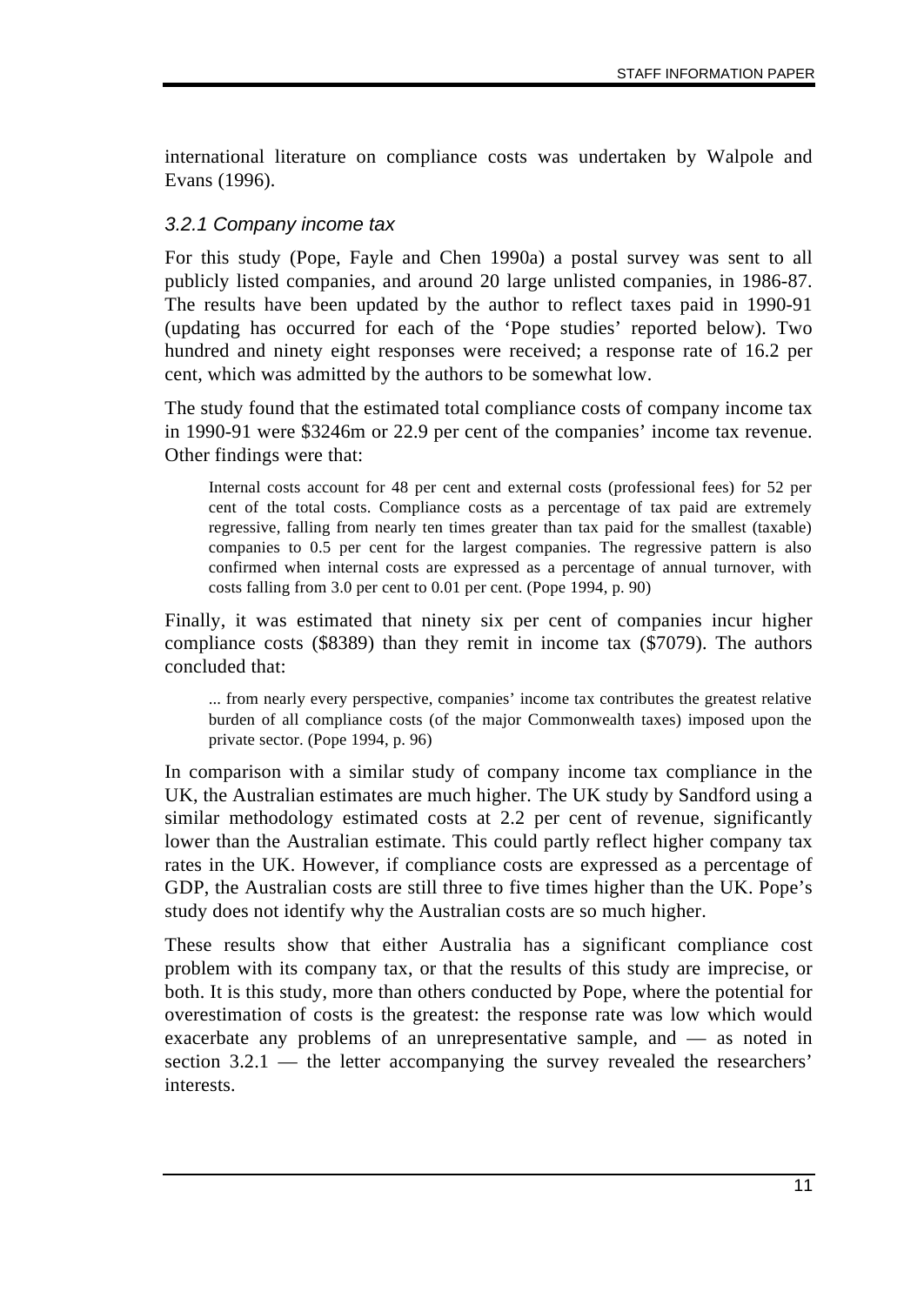### *3.2.2 Personal income tax*

The survey (Pope, Fayle and Duncason 1990b) involved a postal questionnaire sent to 7000 voters and sought information for the 1986-87 financial year. The response rate was 16.3 per cent.

The compliance costs for personal income tax were estimated to be \$3642m in 1990-913 or 9.2 per cent of the net personal income tax revenue. As the study says:

... this compares to compliance cost estimates of 2.5 per cent for Canada (1986), 3.6 per cent for the UK (1983-84), and 5 - 7 per cent for the USA (1982).

The study concluded that:

Compliance costs of personal income taxation in Australia are high in terms of three criteria: dollar value, as a percentage of tax revenue and by international comparison.

The distribution of costs in the study is interesting. PAYE only taxpayers (ie those without business or investment income) comprise 64 per cent of all taxpayers yet only incur 28 per cent of compliance costs. Taxpayers with business or investment income on the other hand account for 36 per cent of taxpayers yet incur 72 per cent of all compliance costs.

Using the study's data, we estimate that the compliance costs per taxpayer in 1986-87 are in the order of:

- \$175 for PAYE taxpayers; and
- \$880 for taxpayers with business or investment income.<sup>4</sup>

Intuitively the figure of \$880 for each taxpayer with business or investment income appears well on the high side. As with the company tax survey there is a question over the reliability of the results which make it difficult to determine whether Australian costs are really so much higher than in other similar countries.

#### *3.2.3 Wholesale Sales Tax (WST)*

For this survey (Pope, Fayle and Chen 1993b) a pilot study was undertaken in September 1991 in order to verify the questionnaire. Comments were also

<sup>4</sup> Derived by dividing the total costs for each group by the number of taxpayers in that group. ie

| Taypayer type | Taypayers (000s) | $Costs$ (\$m)<br>1986-87 | Cost per taxpayer $(\$)$<br>1986-87 |
|---------------|------------------|--------------------------|-------------------------------------|
| <b>PAYE</b>   | 5,392            | 952                      |                                     |
| Investment    | 3,071            | 2.715                    | 884                                 |

 $\overline{a}$ 3 The original 86-87 data was updated for tax paid in 1990-91.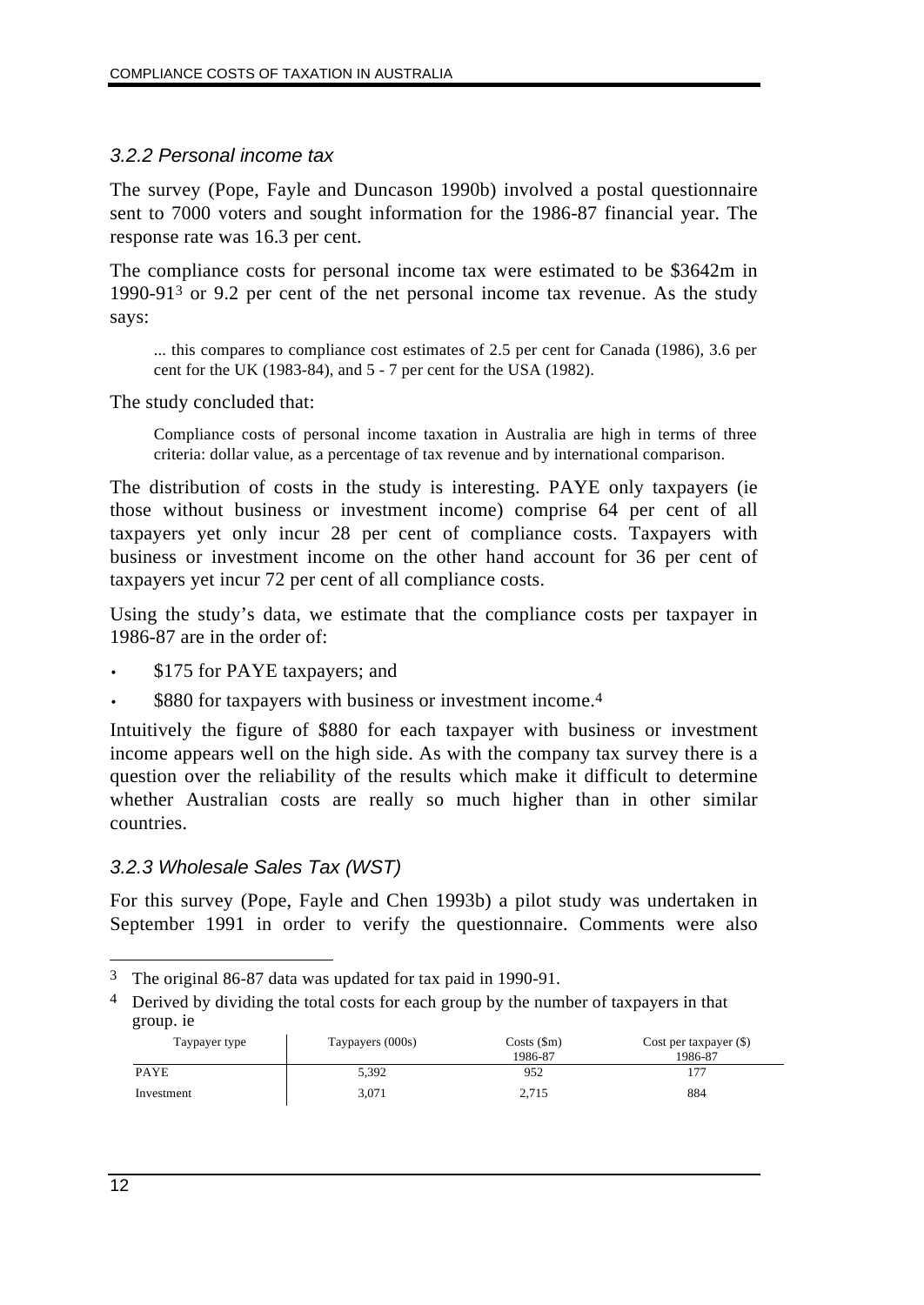provided by the ATO. The survey was sent to 3034 businesses randomly selected from the Yellow Pages. Of the 1236 responses that were received, 593 were useable — a response rate of 24 per cent.

Compliance costs of WST in 1991 were estimated to be \$179m, or 1.9 per cent of the WST revenue of \$9365m. Internal costs accounted for 95 per cent of the total and external costs 5 per cent.

### *3.2.4 Fringe Benefits Tax*

In April/June 1991 Pope, Fayle and Chen (1993a) undertook a study into the compliance costs of major employment related taxes in Australia. Taxes included were: employers Pay-As-You-Earn (which is employers making payments of employees' PAYE tax to the ATO); Fringe Benefits Tax; Prescribed Payments System and Payroll Tax. The survey covered the financial year 1989-90 and followed the same procedure as for the WST study. The response rate was 27.2 per cent.

The estimated compliance costs of fringe benefits tax (FBT) in 1990-91 were \$134m or 10.6 per cent of the FBT tax revenue. Internal costs account for 56 per cent and external costs for 44 per cent. The value of cash-flow benefits was estimated to be \$76m or 6.5 per cent of tax revenue. In terms of the type of benefit under FBT, employer provided motor vehicles was by far the largest component contributing nearly half (47.5 per cent) of the total. Expense accounts and low interest loans were the other major components.

The study's authors note that FBT is an optional tax. It is only incurred if employers choose to pay part of income in the form of fringe benefits — such as a company car. Indeed, it is important to note that only a small percentage of businesses pay FBT.5 A relatively high compliance cost, as measured as a percentage of revenue collected by the tax, may not indicate the tax is inefficient; rather, it may indicate that in response to the tax employers decide to pay more income as salary than as in-kind benefits. Thus, the existence of FBT may increase PAYE tax revenue.

Taking this into account, the combined compliance costs of FBT and employers' PAYE are 1.7 per cent of the combined tax revenue.

A similar FBT operates in New Zealand. A New Zealand study estimated the compliance costs of FBT at 1.7 per cent of tax revenue, which is much lower than the figure for Australia (10.9 per cent). However, when FBT is combined with

 $\overline{a}$ 5 Only 3 per cent of small business pay FBT and there are only about 73,000 FBT payers in Australia.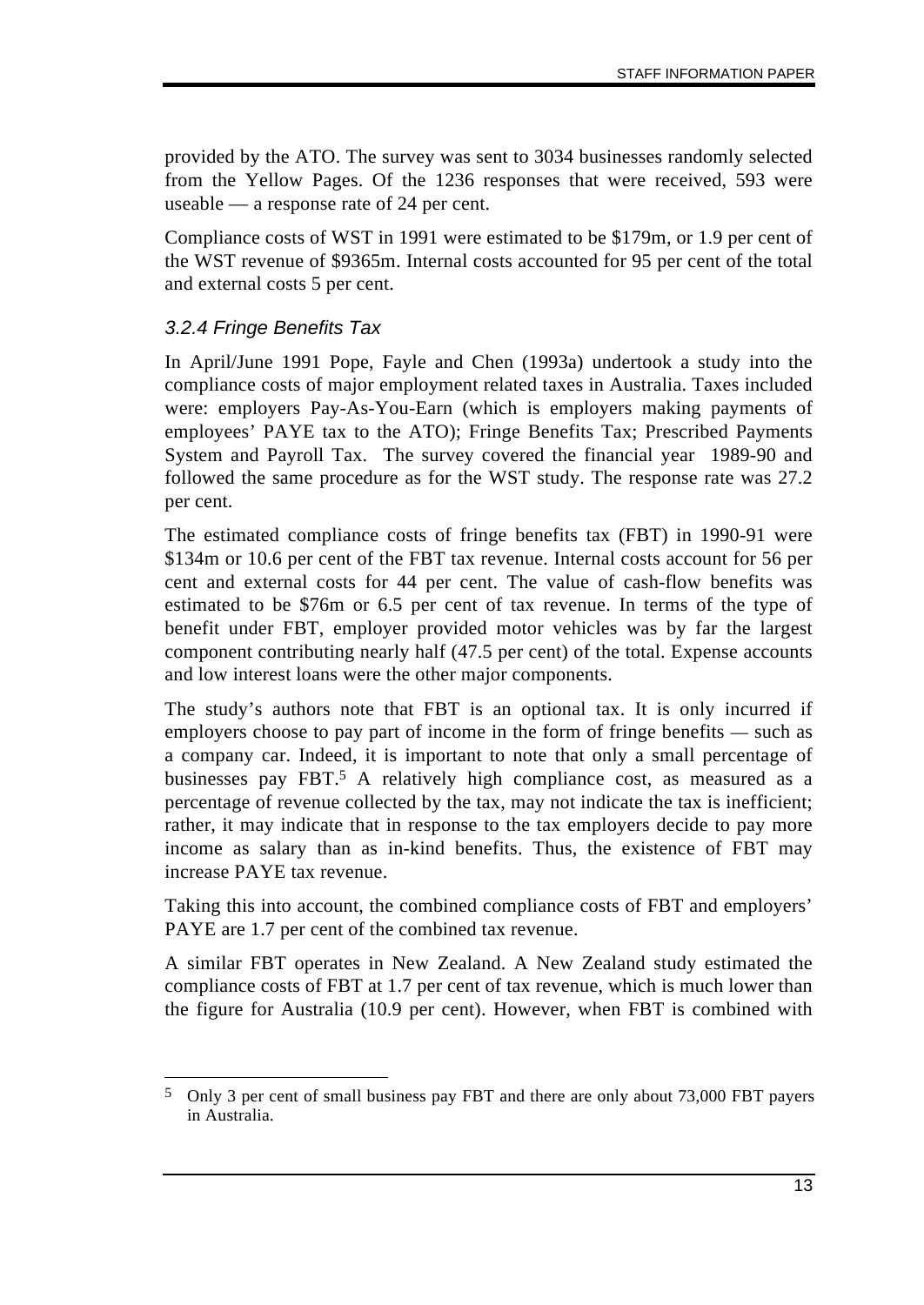PAYE the figure for New Zealand is 1.9 per cent, slightly more the Australian figure (1.7 per cent).

The study's conclusion reflects this ambivalence about Australian FBT costs. The authors state:

The compliance costs of employers' PAYE and payroll tax appear to be high when expressed as a percentage of tax revenue in comparison to New Zealand. The onerous nature of FBT is illustrated by the high use of a professional adviser, by nearly two out of three respondent businesses. An alternative perspective, taking account of the impact of FBT upon total tax revenue, mitigates against this view (Pope et al 1993a, p. iv).

### *3.2.5 Employers' PAYE costs*

Pope, Fayle and Chen (1993a) concluded that employers face costs in complying with the PAYE system. They must withhold from employees' income a specified amount and remit this to the ATO at regular intervals.

The estimated compliance costs of employers' PAYE in 1990-91 are \$660m or 1.9 per cent of gross PAYE tax revenue. Internal costs account for 88 per cent and external costs for 12 per cent. Costs tend to be regressive, falling from 16.7 per cent of tax remitted for the smallest remitters to 0.2—0.4 per cent for the largest companies.

There is a lag between the time income is withheld from employee pay and when it is remitted to the ATO which gives a cash flow benefit. This benefit is estimated to be \$724m or 2.1 per cent of tax collected in 1990. If correct the implication of this is that, in aggregate, employers benefit from acting as tax collectors using the PAYE system.

Compliance costs on Australian employers for PAYE are similar to the costs estimated in studies for the UK (1.0 per cent in 1986-1987) and NZ (1.9 per cent in 1990-91).

Pope et al concluded that compliance costs of employers' PAYE:

... appear to be at reasonable levels when expressed as a percentage of tax revenue and by (limited) international comparison.

### *3.2.6 Prescribed Payments System*

The prescribed payments system requires contractors to withhold a specified amount from all prescribed payments for work by contractees and remit this to the ATO at regular intervals.

Because the ATO cannot provide a profile of those who make PPS payments, the study was not able to directly gross-up the survey results to get an estimate of the total compliance costs associated with the PPS system. However, the study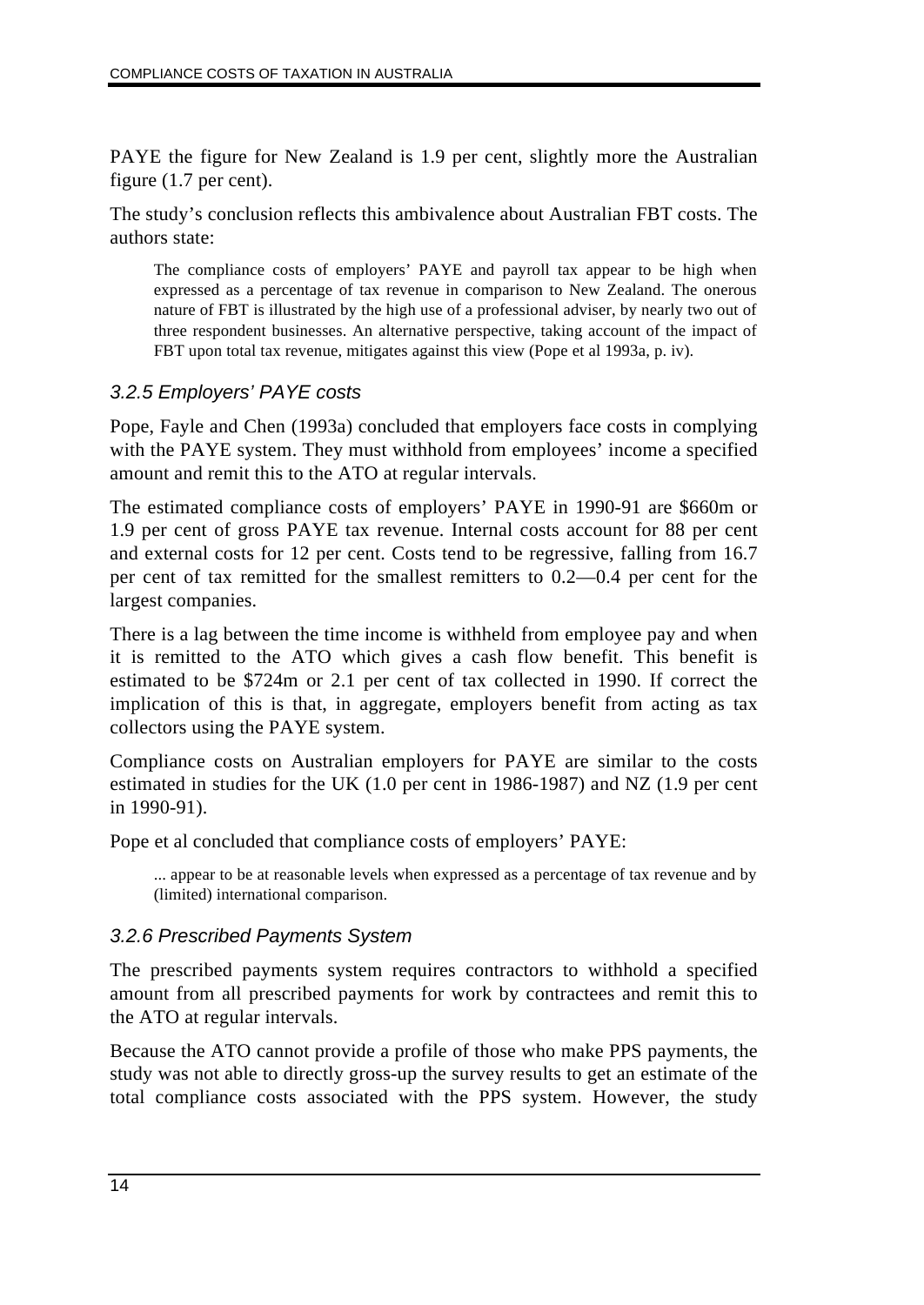reported that businesses using the PPS tax incur average compliance costs of \$6989, comprising nearly all internal costs. Pope (1994) derives an estimate of PPS compliance costs for 1991 of \$120m, or between 6 and 7 per cent of revenue.

### *3.2.7 Summary and conclusions of the Pope et al studies*

Table 5 summarises the results from the Pope et al studies. It uses the figures contained in Pope (1994), which updated the original survey data to the 1990-91 financial year. As presented in Table 5 total compliance costs for Australia are estimated to be \$7981m, or 12.1 per cent of taxation revenue.

By far the most costly taxes are income related — personal income tax and company income tax — which account for \$6888m or 86 per cent of the total. The accuracy of the overall result thus hinges — in part — on the adequacy of the personal income tax study and the company income tax survey.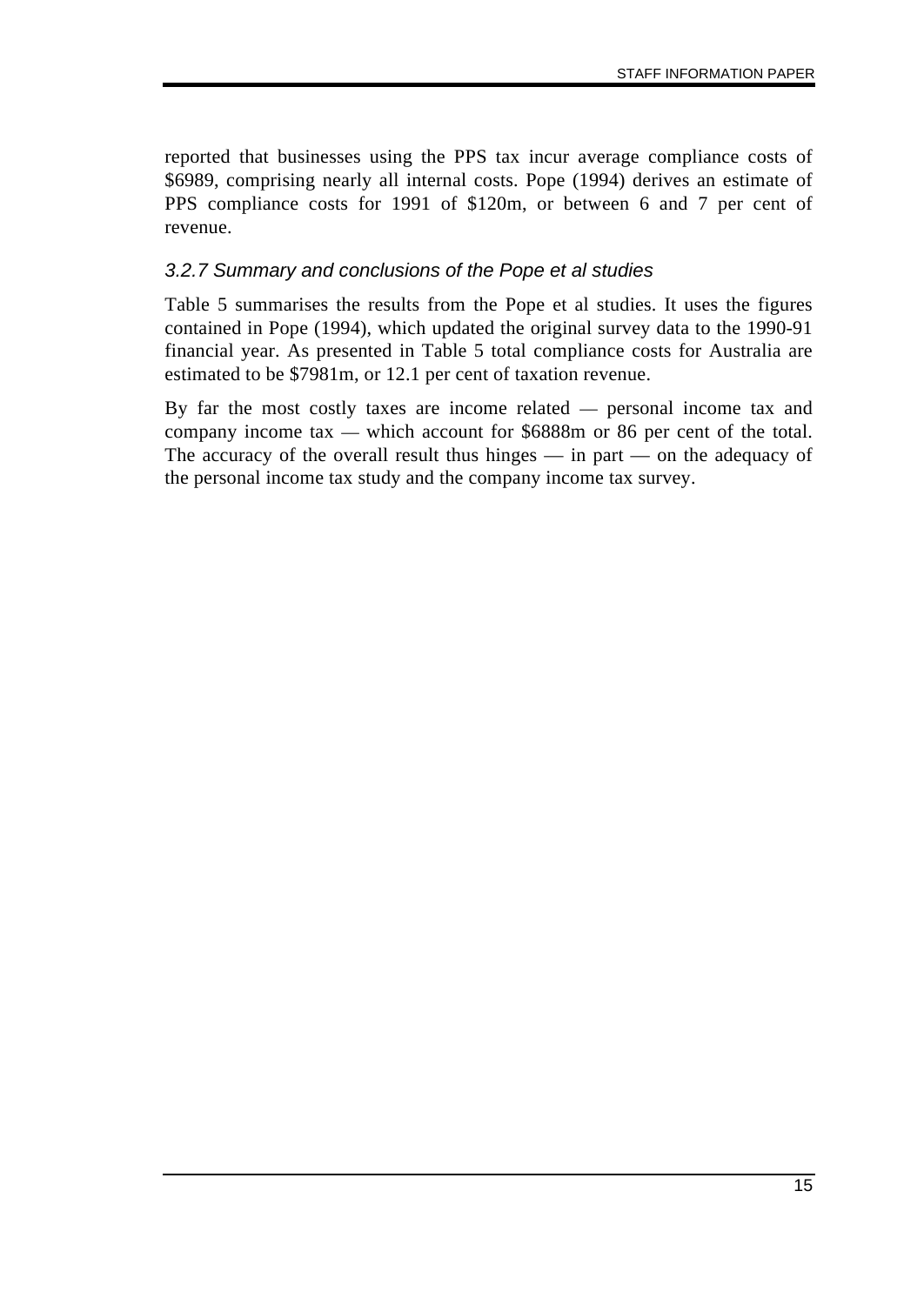| Study                            | Compliance<br>$costs$ \$m | Compliance costs<br>as % of collections | Methodology                                                                                 | International comparisons<br>(costs as % of revenue)                                  | Comments                                                                                                                                                                                                                                               |
|----------------------------------|---------------------------|-----------------------------------------|---------------------------------------------------------------------------------------------|---------------------------------------------------------------------------------------|--------------------------------------------------------------------------------------------------------------------------------------------------------------------------------------------------------------------------------------------------------|
| Personal income<br>tax           | 3642                      | 9.2                                     | Postal survey, low<br>response rate<br>16.3%                                                | Canada<br>2.5<br><b>UK</b><br>3.6<br><b>USA</b><br>5 to 7                             | Costs in 1990-91 break down as follows: Taxpayers with investment<br>or business income - \$2622m; PAYE only taxpayers - \$1091m.<br>There are acknowledged deficiencies in the way survey was carried<br>out.                                         |
| Employers' PAYE<br>collections   | 660                       | 1.6                                     | Postal survey.<br>Response rate 27.2<br>per cent.                                           |                                                                                       | Unlike the company tax survey, the letter introducing the survey was<br>much flatter, perhaps in response to obvious and justified criticism.                                                                                                          |
| <b>FBT</b>                       | 134                       | 10.6                                    | Postal survey.<br>27.2 per cent<br>response rate<br>(same survey)                           | NZ<br>1.9                                                                             | On face value Australia much higher than NZ, however, FBT is an<br>optional tax, when relationship with PAYE is taken into account,<br>FBT may not involve high compliance costs.                                                                      |
| Company income<br>tax            | 3246                      | 22.9                                    | Postal survey.<br>Survey sent to all<br>listed companies.<br>16.9 per cent<br>response rate | 2.2% (one tenth the<br>UK –<br>Australian figure).                                    | Low response rate. Accompanying letter may have elicited biased<br>responses.                                                                                                                                                                          |
| <b>Wholesale Sales</b><br>Tax    | 179                       | 1.9                                     | Postal survey.<br>Response rate 24<br>per cent                                              | No studies presented for<br>contrast.                                                 | Study based on 1990-91 data, before the government made changes<br>to the WST system. Compliance costs can now be expected to be<br>lower.                                                                                                             |
| <b>Total compliance</b><br>costs | 7981                      | $12.1^1$                                | 5 postal surveys<br>as reported<br>above                                                    | UK 2.8 per cent.<br>'Australia 3.4 times<br>greater compliance costs<br>than UK' Pope | Reliability of the results open to questions. The overall result<br>driven by the two weakest studies - Personal income tax and<br>Companies tax. No reasons given why Australian system is<br>supposedly over three times more costly than UK system. |

# Table 5:Results of the 'Pope et al' studies on compliance costs (1990-91)

 $\overline{1}$ 

<sup>1</sup> Derived by dividing the total compliance costs from these taxes by the total revenue collected. Includes \$120m PPS compliance costs which are not shown in the table.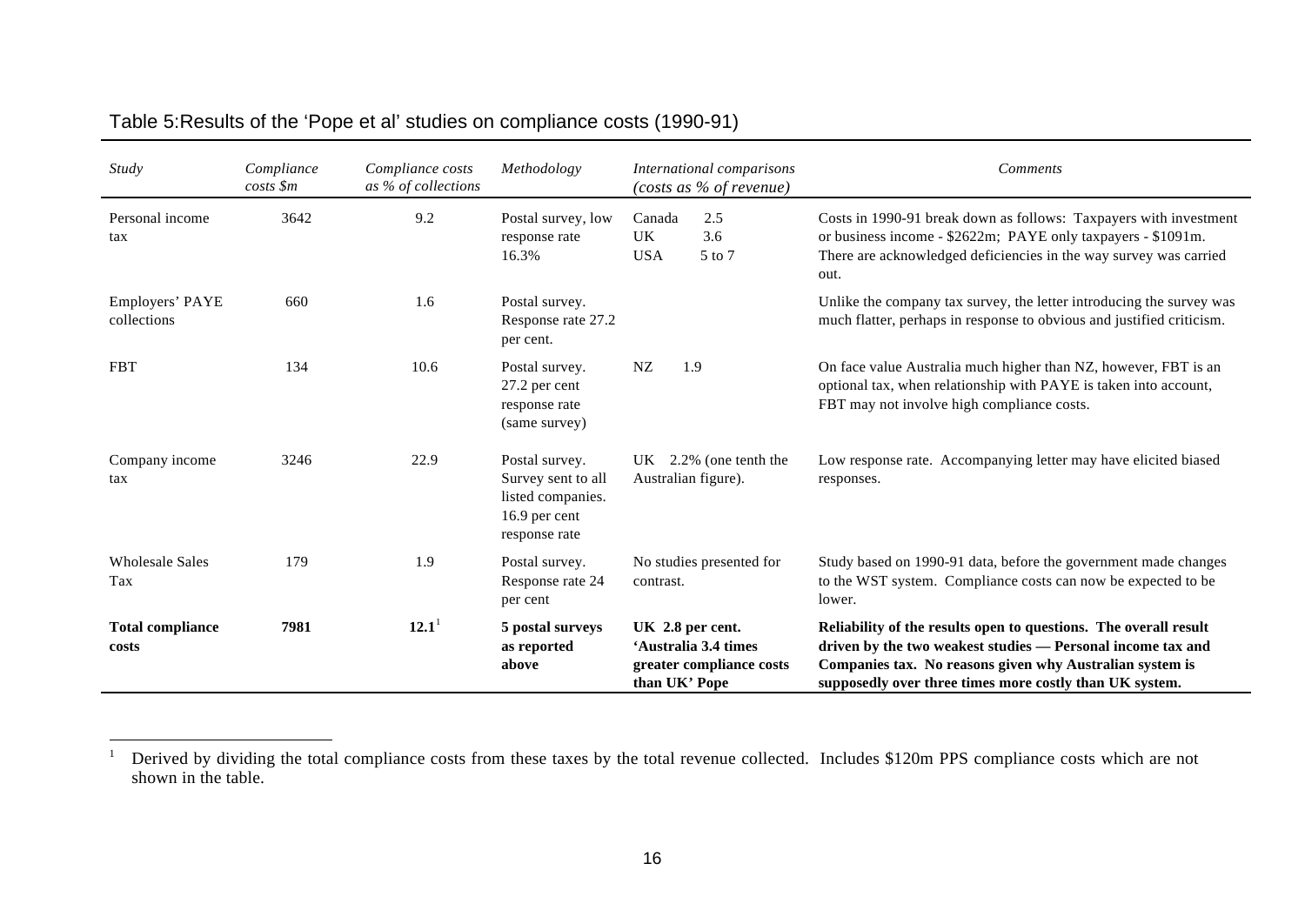Pope compares the total compliance costs with data for the UK. UK operating costs (that is, compliance costs and Government administrative costs) were 3.9 per cent of tax revenue. This comprised compliance costs of 2.8 per cent and administrative costs of 1.1 per cent of tax revenue. Australian administrative costs are 1.1 per cent of tax revenue, which, when combined with the total compliance cost of 12.1 per cent yields a total operating cost of 13.1 per cent of tax revenue.

As noted in section 3.1.1, there are also a number of other broader methodological and conceptual difficulties in measuring tax compliance costs by large scale surveys. In practice it can be difficult to distinguish between costs generated by taxation and other costs generated by the need for businesses to have accounting and other information systems. These factors make estimation of tax compliance costs in Australia a particularly difficult task. In addition, the ATO, as reported by Wallschutzky and Gibson (1993), has expressed doubts about the methods used and the results.

Australian tax compliance costs are also estimated to be much higher than UK costs, and if correct constitute a serious problem for Australia. However it is not possible to say with any degree of confidence that the results are correct. The authors do not claim the surveys are completely accurate. Indeed, given the methodology, we have reservations about whether the surveys give the right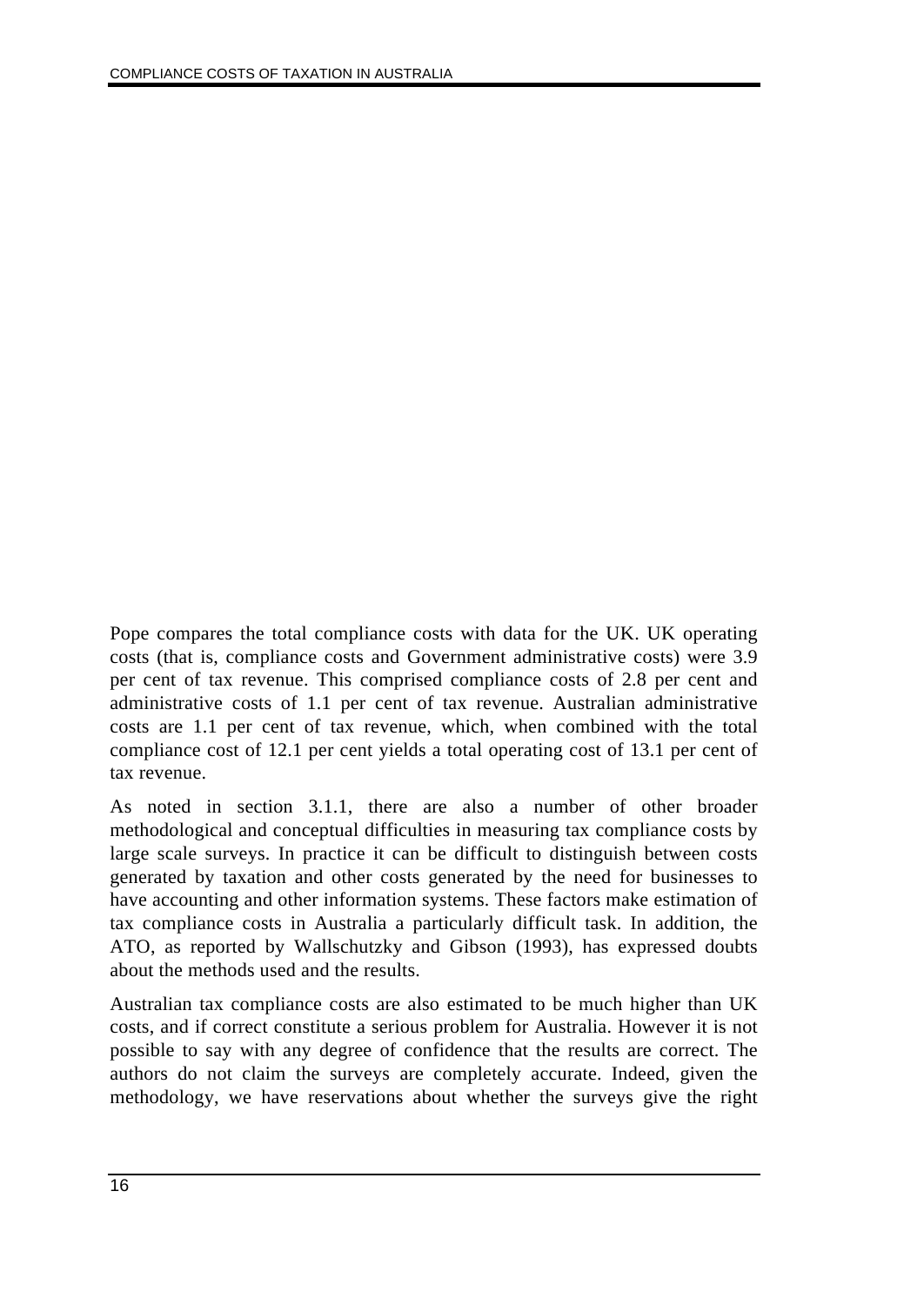order of magnitude. The early studies are acknowledged to be the least reliable, yet it is these studies that cover the major revenue raising taxes and suggest compliance costs for these taxes are very high relative to comparable overseas countries.

It is also important to note that differences in estimates of compliance costs between countries might reflect a variety of factors — such as the definitions employed, structures of taxpayer populations and survey coverage etc — and cannot be attributed solely to differences in actual compliance costs. Indeed, there is a risk that measured differences in compliance costs between countries could primarily reflect variations in the approaches taken by researchers to measure such costs, rather than international differences in tax compliance costs.

Nevertheless, two points emerge from the studies that are supported by international research. Firstly, compliance costs of business taxes are strongly regressive. Small firms face higher proportionate costs than larger companies. Secondly, total compliance costs are a good deal higher than the administrative costs of the ATO.

#### *3.2.8 Small business cost of tax compliance.*

In this study, supported by the ATO, Professor Wallschutzky and Gibson (1993) conducted an in-depth surveys of twelve small businesses to estimate the significance of compliance costs of taxes in their operations. The businesses, which employed between 3 and 75 people, were all volunteers for the study. Although they cover many areas of activity, because of the small number, it is unclear to the authors whether they were a representative sample of small business.

The businesses were provided with diaries and interviewed each quarter for a year. The interviews were described as semi structured. This study did not seek to measure external or economic costs of compliance. Therefore, it only sought to measure some of the sources of compliance costs.

The authors also consider that their results may understate the extent of internal compliance costs. Firstly, diaries may not have been filled in accurately, and small compliance tasks may not have been recorded. When asked to rank how accurately diaries had been kept the average response by firms was 'fairly accurately'. Secondly, as previously mentioned, the costs of external advisers are not included in the estimates of costs.

The study found that the average time spent on compliance activities for all taxes was 12 hours per month, although there were significant variations between months and between different firms. The firms were asked to put a value on the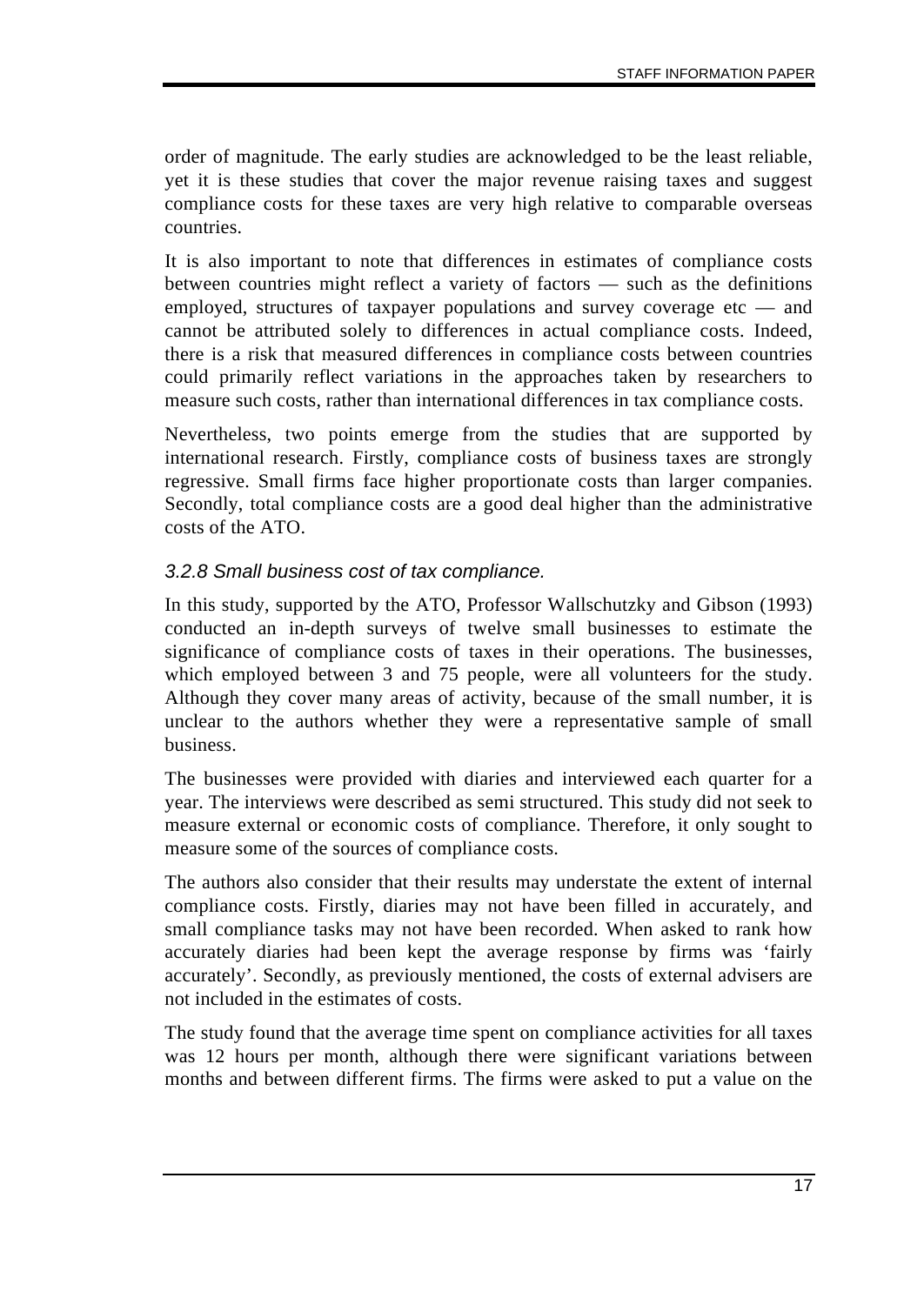cost of an hour of time spent on compliance.6 The average was 40 dollars per hour. On this basis the study gives a cost of compliance for small business of around \$5000 to \$6000 per annum, although the authors say this figure is probably misleading (because of wide variations in the cost of time).

The relatively low number of hours spent on compliance activity caused the researchers to re-evaluate their initial assumption that tax compliance was a significant problem:

Compliance costs are important and the Australian Taxation Office (ATO) and others ought to look for ways of reducing them. However, it seems the importance and cost of these problems areas might have been overstated. This project began with the assumption that compliance for small business were significant. .....The project finished with the researchers questioning the basic assumption. This was due to the small number of hours recorded for compliance activities, the lack of number [sic] of significant problems which arose during the period, and the lack of suggestions by participants for changes to the way the tax system is administered (Wallschutzky and Gibson 1993, pp. 511-512).

Later in the paper the researchers stated even more categorically:

In short the tax compliance issue has been grossly exaggerated. For the small businesses interviewed it was not a first order problem (Wallschutzky and Gibson 1993, p. 542).

Among other findings of the study are that:

- of the taxes faced by small business, sales tax caused the most compliance problems;
- because it arose infrequently, capital gains tax could cause problems for small business because record keeping (of depreciation etc) was often not adequate; and
- the prescribed payments system may have caused large problems when it was first introduced but no longer presents many problems; similarly, FBT does not present many problems.

Wallschutzky briefly surveys other work in this area. He says his results are consistent with the Australian Bureau of Statistics (ABS) 'Paper Burden study' (ABS 1992), but not comparable with those of Pope et al. Notwithstanding different methodologies and the more limited scope of the Wallschutzky study, there appears to be an apparent inconsistency between the results of Wallschutzky's small business case studies and Pope's survey studies which focused on a wider range of businesses. Pope's surveys found the compliance costs overall to be quite high and that they were regressive, in most cases hitting smaller businesses the hardest. Wallschutzky, on the other hand, looking specifically at small business, finds that tax compliance (as distinct from levels of

 $\overline{a}$ 6 Firms were asked to value time (\$per hour) devoted to compliance twice during the study. Of the 12 participating firms only one gave the same answer on both occasions.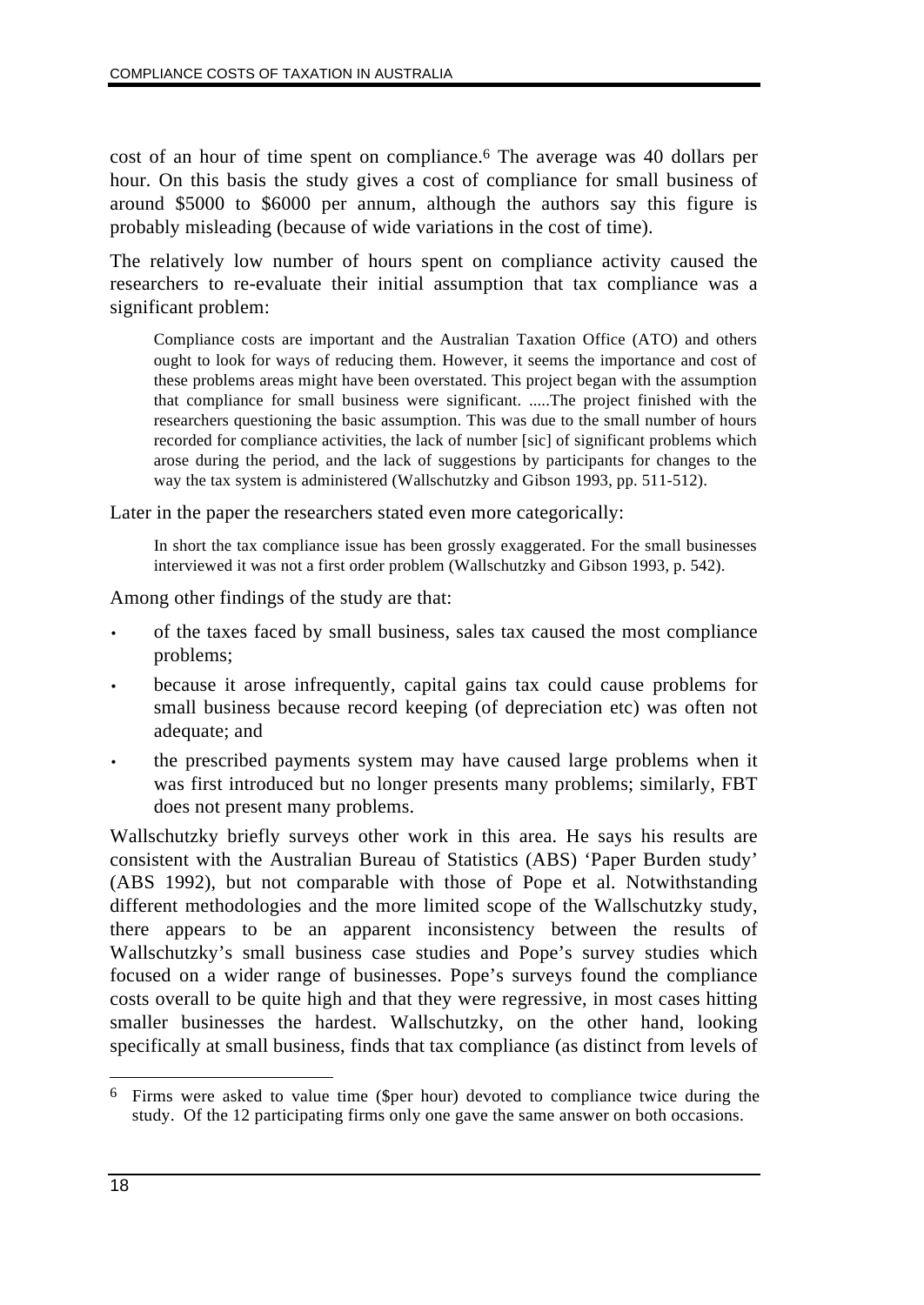tax) is not a first order problem for them. Wallschutzky finds few costs where Pope et al says they are the highest.

Intuitively, it is as difficult to accept Wallschutzky's conclusion that compliance costs are not an issue (especially since his research examined only some compliance costs) as is to accept Pope's conclusion as to their magnitude.

## **4.0 Government action on compliance costs**

Despite questions over the methodology and academic research into measurement of compliance costs, Governments concede that the complexity of tax law and compliance costs are a problem. In June 1995, the Senate Economics References Committee released a report which assessed the taxation of small business.7 This report recommended a number of specific measures to reduce compliance costs. As noted in the following discussion, the previous Commonwealth Government implemented a number of initiatives aimed at reducing compliance costs: industry specific consultative arrangements and joint studies conducted by the ATO and industry groups; the Tax Law Improvement Project (TLIP); and the requirement to prepare 'Cost of Compliance Tax Impact Statements' for new or changed tax legislation.

The new Government has established a Small Business Deregulation Task Force to reduce regulation, including tax compliance costs, faced by small business. Some specific policy changes have also already been promised by the new Government, including a reduction in the provisional tax uplift factor to 6 per cent and the establishment of the Australian Taxation Advisory Council to report to Parliament on the performance of the Australian Taxation Office and the operation of a statutory Charter of Taxpayers' Rights.

Key initiatives to reduce tax compliance costs are discussed below.

### **4.1 Australian Taxation Office (ATO) initiatives**

The ATO has a number of initiatives which focus, in part, on reducing the costs of compliance. These include:

- reducing compliance cost being one of the four main focus areas in the ATO corporate plan;
- improving taxpayer access to the ATO: the ATO is currently improving payment options;

 $\overline{a}$ 7 Senate Economics References Committee 1995, *A Question of Balance: the tax treatment of small-business*, Parliament of Australia, Canberra, June.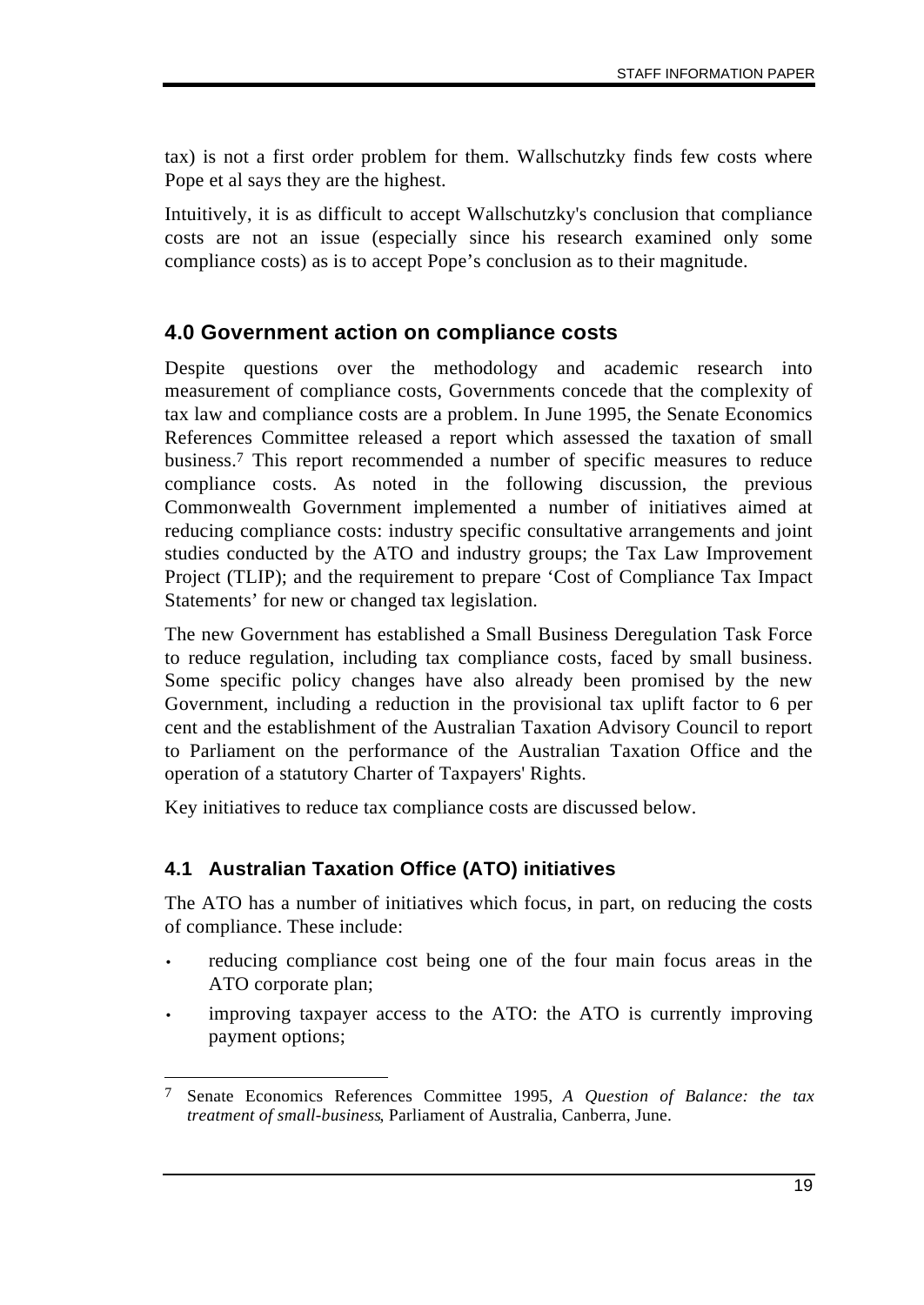- simplification of record keeping;
- provision of information to taxpayers: directly through hot lines and shop fronts and indirectly through third parties, including business organisations. Information provided includes the TaxPack, Record Keeping Guidelines and Electronic Lodgement System and other publications;
- targeting taxpayer groups: reorganisation of ATO into segment business lines and related targeting of taxpayer groups;
- consultative arrangements with professional and small business associations to review fringe benefits tax legislation to reduce compliance costs;
- Networking with taxpayer forums: including the Tax Commissioners Small Business Consultative Group, Tax Liaison Group, Small Business Liaison Committees and Small Business Coalition; and
- Investing in research: program evaluation and commissioned research (including Wallschutzky study) (Australian Taxation Office 1994 and 1995).

The ATO also has a number of initiatives for specific sectors of the economy, such as small business or farmers. For example, in 1994 a joint ATO, National Farmers Federation and Pharmacy Guild of Australia study into compliance costs was completed. This report was prepared for the Taxation Commissioner's Small Business Consultative Group and focused on these two industry groups, and particularly on record keeping costs. It made a number of recommendations to reduce compliance costs, including easier record keeping requirements, fewer tax forms, more effective communication between the ATO and small business and other issues (Australian Taxation Office 1994). Most of the recommendations of this report have been implemented — or are currently being implemented — by the ATO.

In 1994-95 the ATO also established consultative arrangements with professional and small business associations to develop strategies to reduce the costs of compliance of the fringe benefits tax (Australian Taxation Office 1995).8

# **4.2 Tax Law Improvement Project**

In late 1993 the Government announced a three year \$10m, Tax Law Improvement Project (TLIP). The aim of the project is to:

 $\overline{a}$ 8 In addition, in response to the recommendations of the Joint Public Accounts Committee Inquiry into the tax system (JCPA 1993), in 1994-95 the Small Taxation Claims Tribunal (STCT) was established within the Administrative Appeals Tribunal. The STCT provides a cheaper and less formal means of resolving disputes between the ATO and taxpayers, for amounts under \$5000. The STCT could result in reduced compliance costs for taxpayers having disputes with the ATO.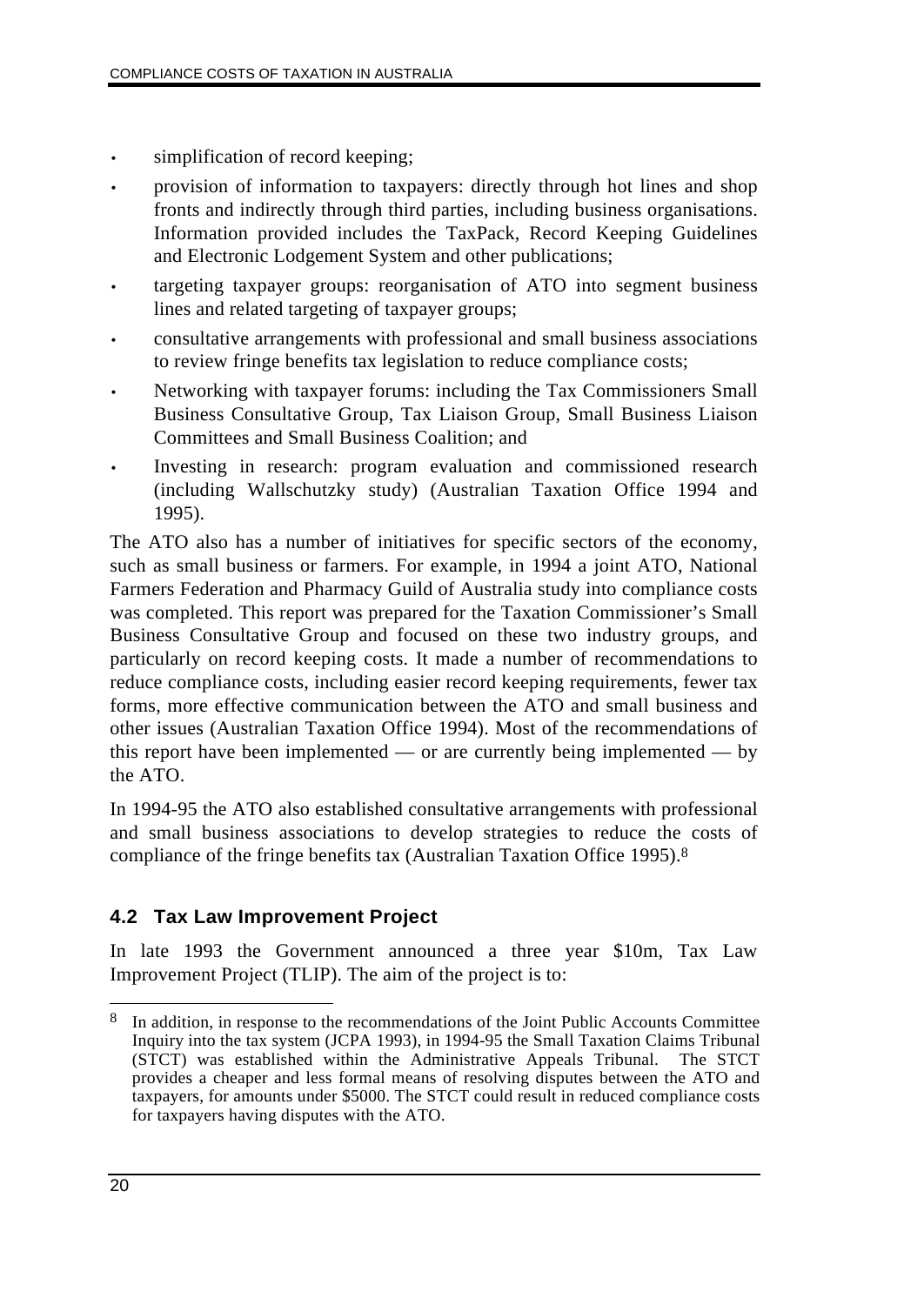... restructure, renumber and rewrite the income tax law so that it can be more easily understood by those who need to read it.

Other goals of the project are to:

- reduce compliance costs;
- improve discussion of tax policy; and
- make it easier for taxpayers to understand their rights under tax law.

An immediate observation to be made is that only in a limited sense will the project 'improve' tax law. As the then Treasurer stressed, the project is not about changing tax law at all. Improvement is to be gained by making the existing law easier to understand. This is a limited objective, although it is one most commentators and industry groups consider to be an important first step to more fundamental reform.

While reducing compliance costs is one of the explicit goals of the project, its narrow scope will necessarily limit the extent to which compliance costs can be reduced. Poorly structured and poorly written law is only one source of excessive compliance costs and is arguably not one of the most important sources. Many taxpayers, both individuals and firms, never have cause to refer to the Tax Act. It is the record keeping and reporting requirements of the Act — as well as how it is worded — which impose excessive costs.

The ORR made a submission to the TLIP in August 1995. It suggested that unless the ATO was able to identify which areas of the tax system entailed the highest compliance costs, it might not be able to efficiently focus its reform activities under the TLIP. Concerns are also being expressed by industry over whether worthwhile gains will be achieved under the program. Indeed, some business associations have suggested that the project has the potential to make laws more, rather than less, complicated.

However, the TLIP can deliver worthwhile gains. But its narrow terms of reference and multiple objectives — of which reducing tax compliance costs is only one — mean that it will not address many of the issues associated with compliance costs. In this context, it would not be surprising if broad surveys of compliance costs or attitudes to the tax system (such as the benchmark study Wallschutzky undertook for the ATO) fail to show major falls in tax compliance costs after the TLIP is complete.

### **4.3 Costs of Compliance Tax Impact Statements**

In response to the recommendations of the Joint Public Accounts Committee Inquiry into the tax system (JCPA 1993), the Government announced that Tax Impact Statements (TISs) would be prepared for new or amended tax legislation.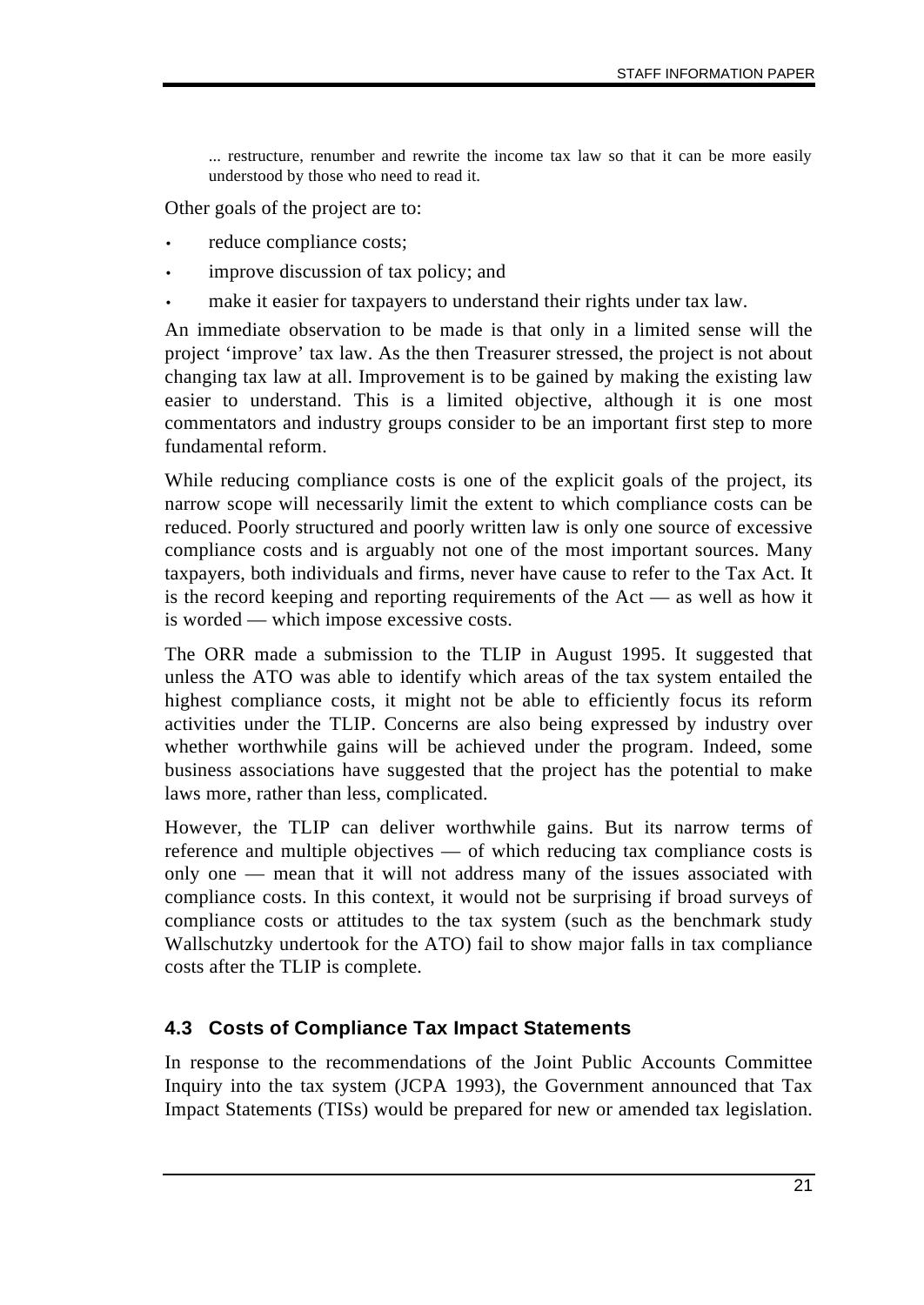The Committee recommended that the TIS be based on the Compliance Cost Assessments that are prepared by the Internal Revenue Office in Britain.

So far TISs prepared by the ATO are descriptive in nature and do not involve quantitative assessment of the costs involved. However, the ATO has almost finished developing a methodology for quantitatively estimating the costs involved. As part of this process the ATO has engaged a team of researchers from the University of NSW to advise on methodology for valuing the impact of proposed changes in tax legislation. This team is also gathering information on the nature and value of component costs. Their final report is due in June 1996.

It has taken the ATO some time to develop this quantitative methodology. However, this is perhaps not surprising as the task is a difficult one. It takes time to establish a methodology, obtain necessary data and train staff.9

In the meantime, a TIS approach is currently being employed for tax bills introduced into the Parliament. For example, in 1995 the Explanatory Memorandum accompanying tax bills introduced into the Parliament usually contained information about the impact on compliance costs on the proposed legislation (Walpole and Evans 1996).

We note that such methodology could also be extended to estimate existing, as well as new or revised, compliance costs by:

- estimating the time taken for a typical business to meet tax obligations;
- estimating other costs such as, external accounting or legal costs, need for computation capability, storage for records etc; and
- multiplying both these costs by the number of businesses or taxpayers affected by a particular tax, in order to construct broad estimates of compliance costs.

Using the data the ATO holds, and with the cooperation of business, the administration costs of such an exercise should not be high.

Notwithstanding the conceptual, methodological and data limitations of constructing such estimates — which are noted in section  $3.1.1$  — we believe that the calculation of total compliance costs for existing, new and amended tax regulations could provide a valuable contribution by the ATO to the formulation of tax policy and public debate and understanding of such costs.

 $\overline{a}$ 9 See Walpole and Evans (1996) for a detailed discussion of compliance and tax impact statements, including the complex methodological problems involved, recent developments in the United Kingdom and key design features and characteristics of Tax Impact Statements.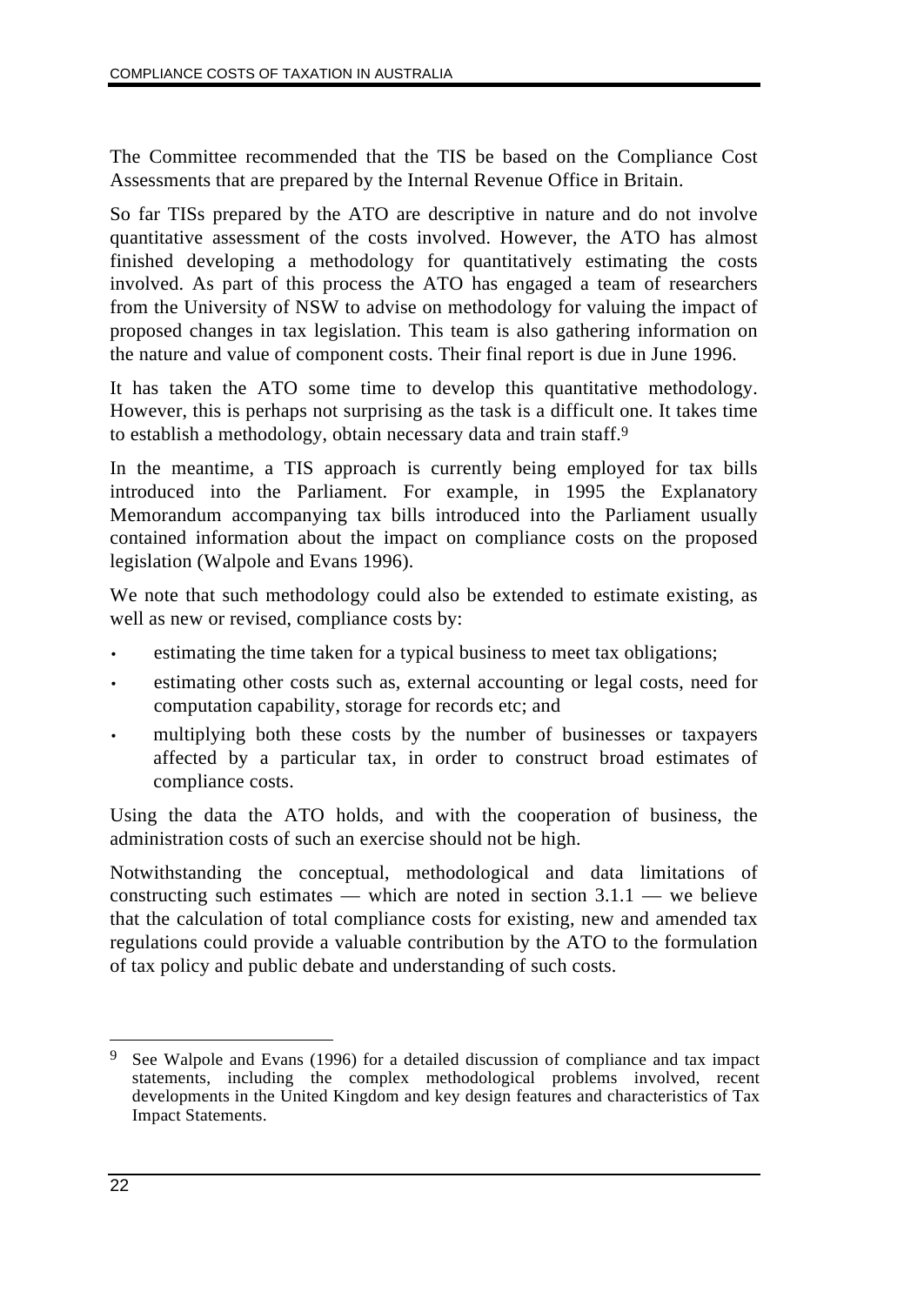## **4.4 Small Business Deregulation Task Force**

The Coalition Government has established a Task Force to review the compliance and paper work burden imposed on small business. The Task Force has 6 months (until November 1996) to report to the Government on revenue neutral measures that could be taken to reduce the paper and compliance burden on small business by 50 per cent.

Taxation compliance costs will be one focus of the review. The Task Force will pay particular reference to FBT; Capital Gains Tax, the Superannuation Guarantee Charge, and other business taxes. In undertaking the review, the Task Force is to have regard to existing studies and relevant overseas developments in reducing compliance costs in the areas identified, and consult with business and community groups as appropriate.10

### **4.5 Australian Taxation Advisory Council**

The new Coalition Government is also to appoint a statutory Australian Taxation Advisory Council to assist in making the ATO more responsive to its clients. The Council will report annually to the Parliament on a range of issues including the performance of the ATO, particularly in relation to tax simplification, and the operation of the statutory Charter of Taxpayers' Rights (another Government initiative).

## **5.0 Taxpayer suggestions for reducing compliance costs**

As part of the benchmarking study for the TLIP, Wallschutzky (1995b) sought suggestions on how compliance costs can be reduced. A selection of these are reproduced below. Clearly some suggestions may not be revenue neutral or may not be practical for other reasons. Also, we make no comment about whether these proposals are sensible, practicable or likely to reduce compliance costs.

Suggestions from business have included:

- simplify FBT eg reduce the number of benefits taxed;
- base company tax on audited accounting profit;
- allow employers to make one payment for both group tax and superannuation;
- allow all employers quarterly payment of group tax;

 $\overline{a}$ 10 Studies of developments overseas include OECD 1994 and Vann 1995. Bardsley discussed the impact on the small business sector of reducing taxation compliance costs.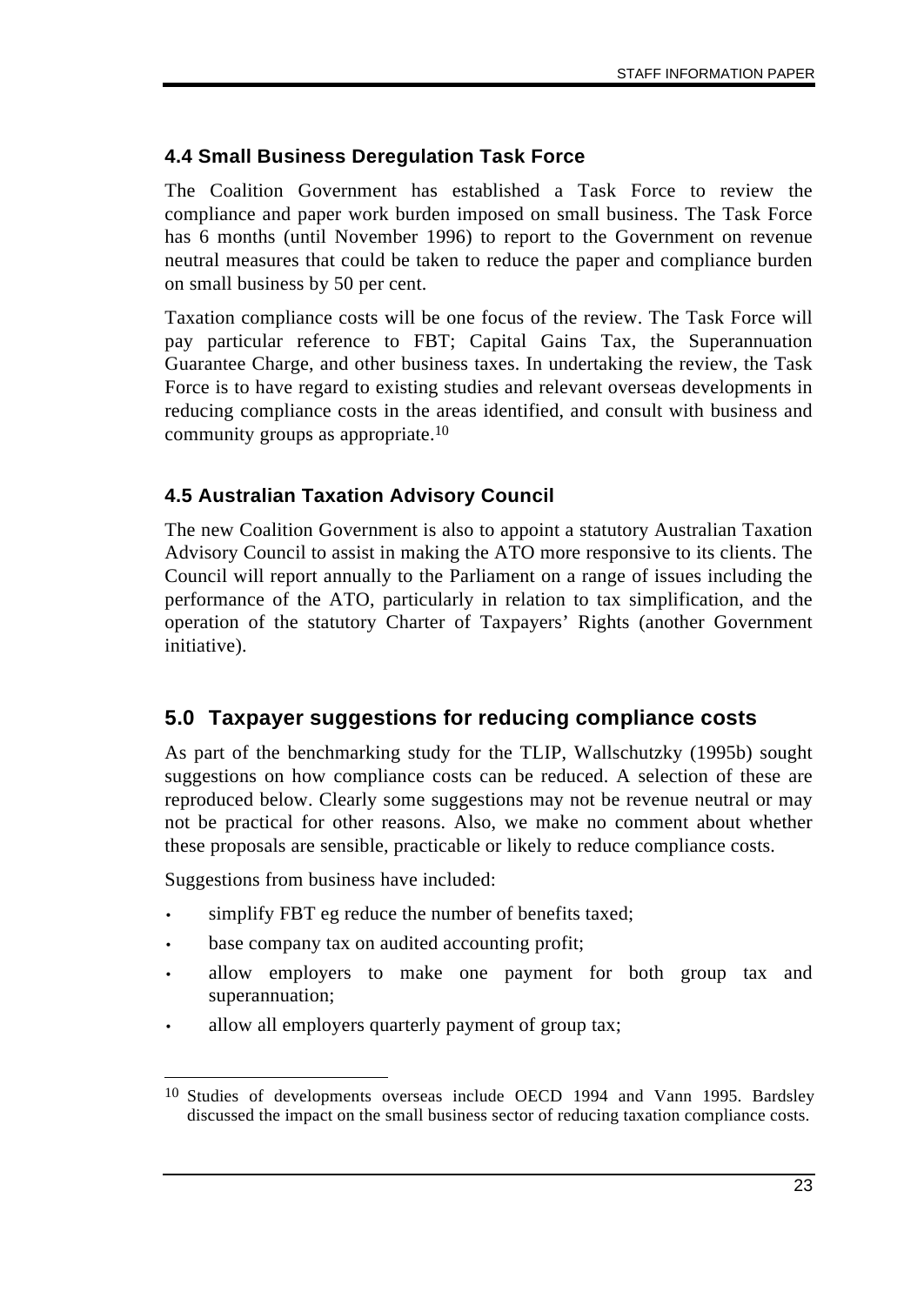- have legislation specify a standard set of records that must be kept;
- reduce the retention period to three years; and
- co-ordinate payment of State and Federal Taxes.

Tax Agents suggestions included:

- provide employees with standard deductions;
- allow use of the cents per km method for business/work related travel expenses beyond 5000km;
- have a single registration for all taxes;
- give taxpayers the option of claiming standard percentages for certain expenses, rather than having to work them out;
- for companies, set a materiality limit above which supporting documents need to be kept and below which documents need not be kept; and
- change FBT by:
	- aligning the tax year with the income tax year; and
	- having a reasonable threshold to be passed for each fringe benefit before fringe benefits tax is payable.

# **6.0 Conclusions and discussion**

The costs of complying with the Australian tax system are undoubtedly a major issue for business. However, this brief survey shows the academic literature on compliance costs does not shed much light on the magnitude of the problem or establish an agenda for reform. While the Pope et al studies are ambitious in scope, it is difficult to assess what weight should be given to the results. If accurate, the results show that there are serious problems with Australia's company income tax system and the personal income tax arrangements, and that these problems are much worse than in other Western countries such as the UK and NZ. However, because of the methodological and conceptual complexity of measuring such costs, the low response rates and possible sampling errors, it is not possible to be confident about these results. Indeed, it remains unclear whether tax compliance costs in Australia are excessive.

The aims of the Wallschutzky case studies were much more limited, and given the small sample size, and the limited scope of compliance costs that were measured, the results should not be taken as indicative of the total compliance costs across all Australian firms. The conclusion that compliance costs are not a problem is no more convincing than Pope's conclusion about the seriousness of the problem.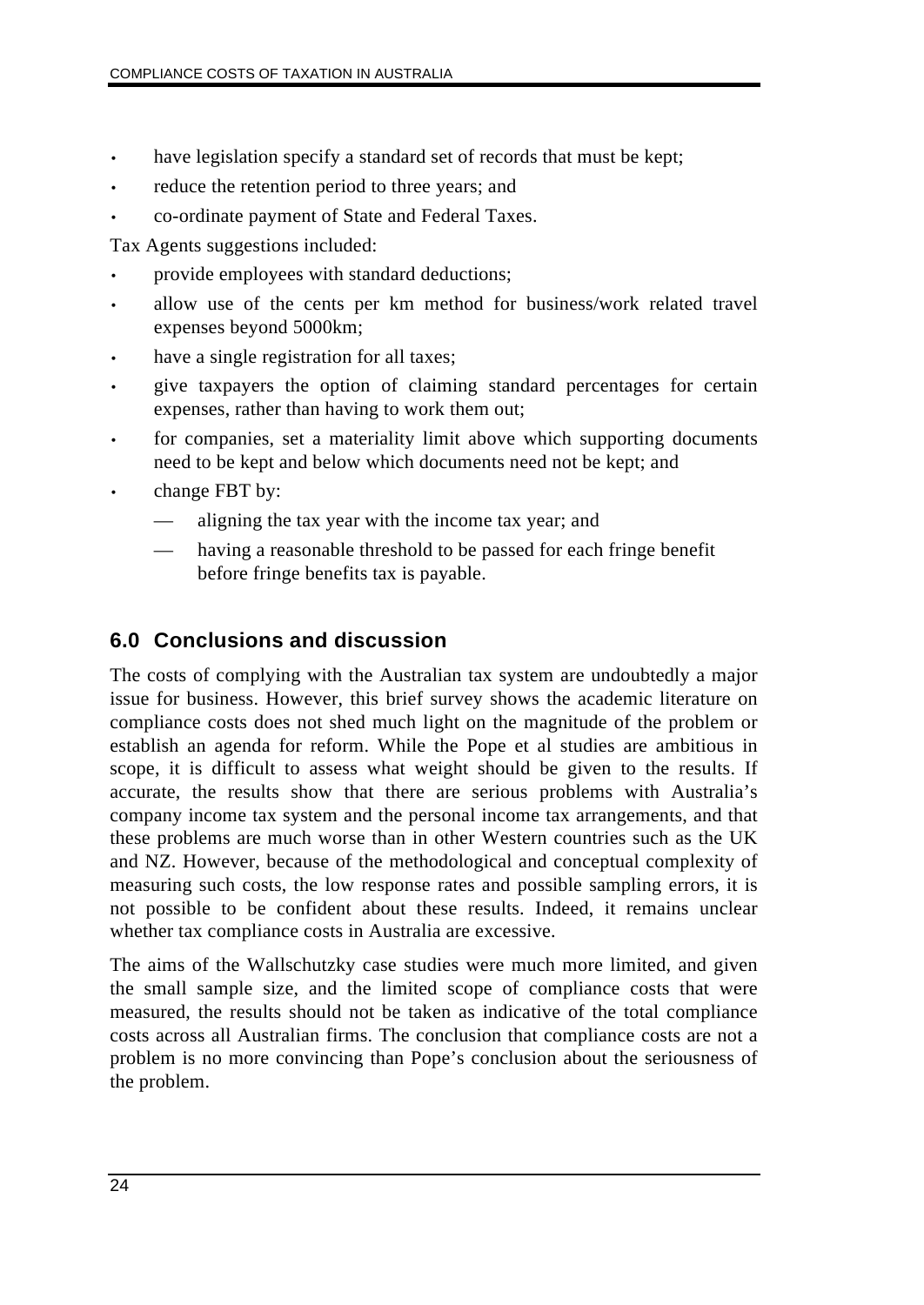Two points about compliance costs, however, are relatively well accepted and are not surprising. Firstly they tend to be much larger than the direct costs of administering the tax by the ATO.<sup>11</sup> Secondly, compliance costs are usually regressive affecting small taxpayers and businesses to a much greater extent than large firms.

No matter what action was taken to reduce compliance costs, these features may persist. Compliance costs may still disadvantage the small business sector relative to larger business. Indeed, compliance costs for small business are likely to reflect a number of factors, such as the absence of economies of scale which are often available for larger businesses. In addition, there is no reason to suggest that sophisticated tax systems overseas do not also impose relatively high tax compliance costs on small business. From a policy viewpoint this is important since much of the growth and increased employment has come from the small business sector, despite relatively high tax compliance costs.

Most research to date has focused on differences in compliance costs between large and small businesses. Very little is known about variations in tax compliance costs between different types of businesses and for different sectors of the economy.12 There is considerable variation in the management structures used by different businesses. Therefore, future research could also focus on identifying differences in tax compliance costs between different types of businesses and for different management structures.

Some reductions in compliance costs are likely to be achievable by focusing not only on the complexity of tax law and the operations of the ATO, but also on the response of different types of businesses to prevailing tax laws and rules. This could help identify management structures and characteristics that are associated with lower tax compliance costs.

Planning costs which are incurred by taxpayers to reduce tax liabilities show up in the Pope studies as tax compliance costs. Planning costs have the effect of increasing compliance costs and reducing total taxation revenues, thus increasing the ratio of compliance costs to total taxation paid. Indeed, the relatively high tax compliance costs in Australia are likely to result  $-$  in part  $-$  from the complexity of the tax system providing scope to minimise tax liabilities by incurring substantial planning costs. The obvious way to reduce planning costs is to reduce scope for tax planning to minimise tax liabilities.

 $\overline{a}$ 11 ATO running costs — including salaries minor administrative outlays, property expenses — totalled approximately \$1.1 billion in 1994-95 (Australian Taxation Office 1995, p. 7).

<sup>12</sup> Analysis of disaggregated data generated by the survey by the ABS (1992) could shed some light on this question.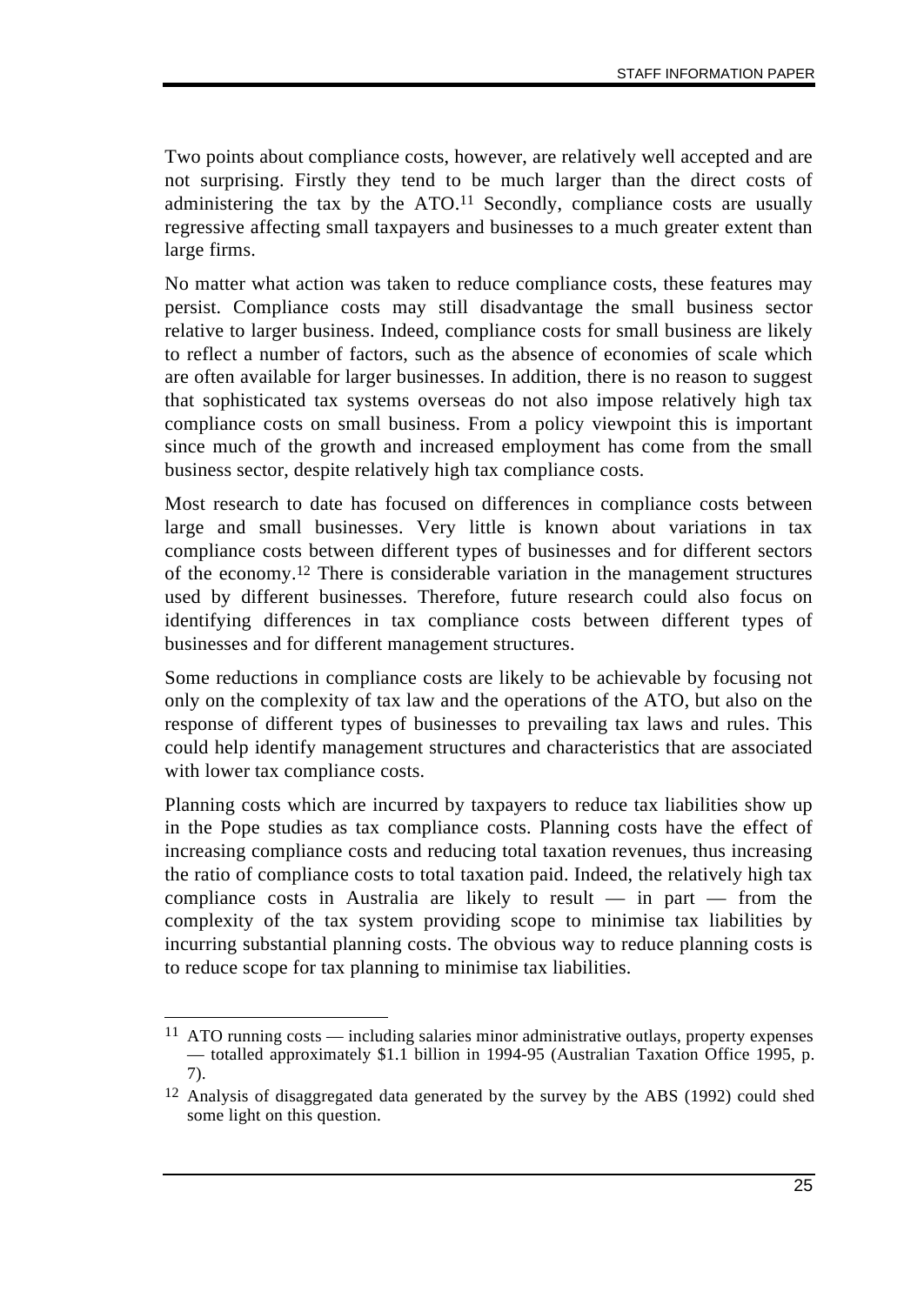As noted in section 3.1.1 voluntary compliance costs are incurred for a variety of reasons, including the complexity of the tax system and because of the large number of deductions that are currently available. These costs could be reduced, in part, by continuation and extension of current initiatives to simplify tax regulations.

However, because there is no clear way of measuring tax compliance costs, it will be difficult to ascertain the impact on compliance costs of any changes in taxation and other regulations. Hence, the success or failure of various changes in regulations in reducing compliance costs will be difficult to measure and articulate to business and the general public.

Even if these costs could be measured accurately, the next question that needs to be asked is how to reduce compliance costs? Minor "tinkering" with taxation regulations — such as changing the timing of payments from business to the ATO etc — is unlikely to result in major reductions in compliance costs. In addition, different approaches will be needed to reduce voluntary compliance costs and those costs that are mandated by tax regulations.

Indeed, in broad terms it is clear that there is a very large number of underlying causes of compliance costs, including:

- economic activity is increasingly complex;
- the design of tax law is often constrained by equity considerations (for example complex transitional provisions preserving pre-existing benefits);
- the tax system is being used to achieve a variety of other non-tax objectives (for example welfare, education and industry assistance);
- ad-hoc development of tax law over time;
- governments prescribe in legislation arrangements that will apply in most circumstances, rather than allowing a large measure of bureaucratic discretion. This increases the transparency and certainty of the tax system. However, it also increases its complexity (Industry Commission 1996, p. 134);.
- the ongoing need to develop, draft and refine complex anti-avoidance provisions to close off tax minimisation practices; and
- significant reliance on income tax as the main revenue base.

Previous government efforts to reduce compliance costs were limited primarily to the ATO undertaking a number of initiatives. Clearly, the TLIP is at best only a partial solution to the problem and Tax Impact Statements (TISs) need to be further developed to include quantitative analysis of the compliance cost of *existing* as well as new or amended taxes. Indeed the ORR's submission to the ATO in 1995 — regarding the TLIP — argues that it is incumbent on the ATO to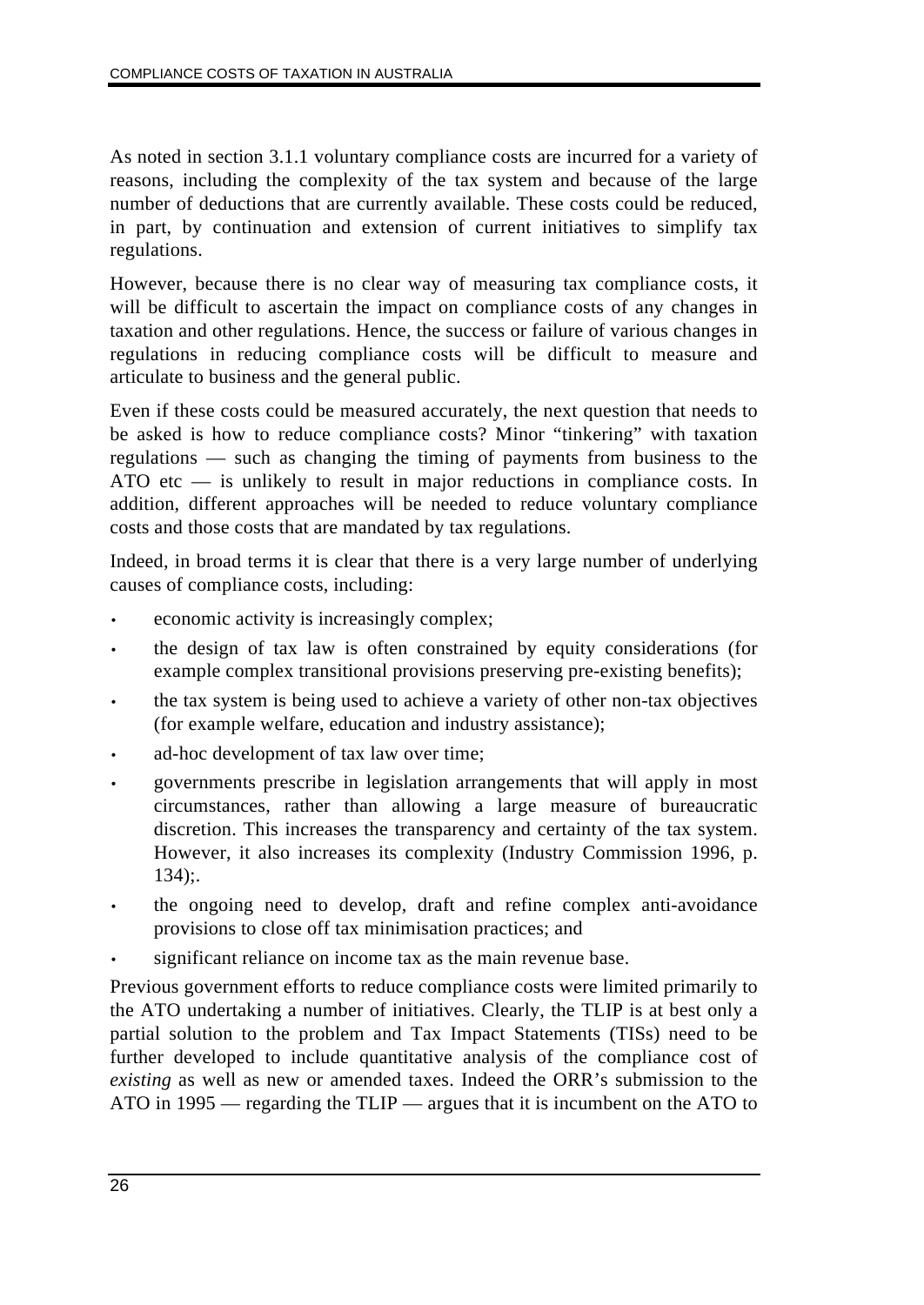employ some of its considerable expertise in this area to undertake further analysis on taxation compliance costs. This would help the ATO identify such costs, inform public discussion and debate, and help the ATO take further action to reduce excessive costs.

However, it is also important to note that many of the main sources of compliance costs are a consequence of the growing complexity of economic transactions and the structure of the tax system. Therefore, the ATO is unable to address on its own many of the key sources of tax compliance costs.

An independent assessment of tax compliance costs — including benchmarking with other countries — could help identify scope for reductions in these costs. However, significant reductions in tax compliance costs will also require a broader agenda of research, action and discussion by all levels of government and the community. Consideration of many of these broader issues is beyond the scope of this paper.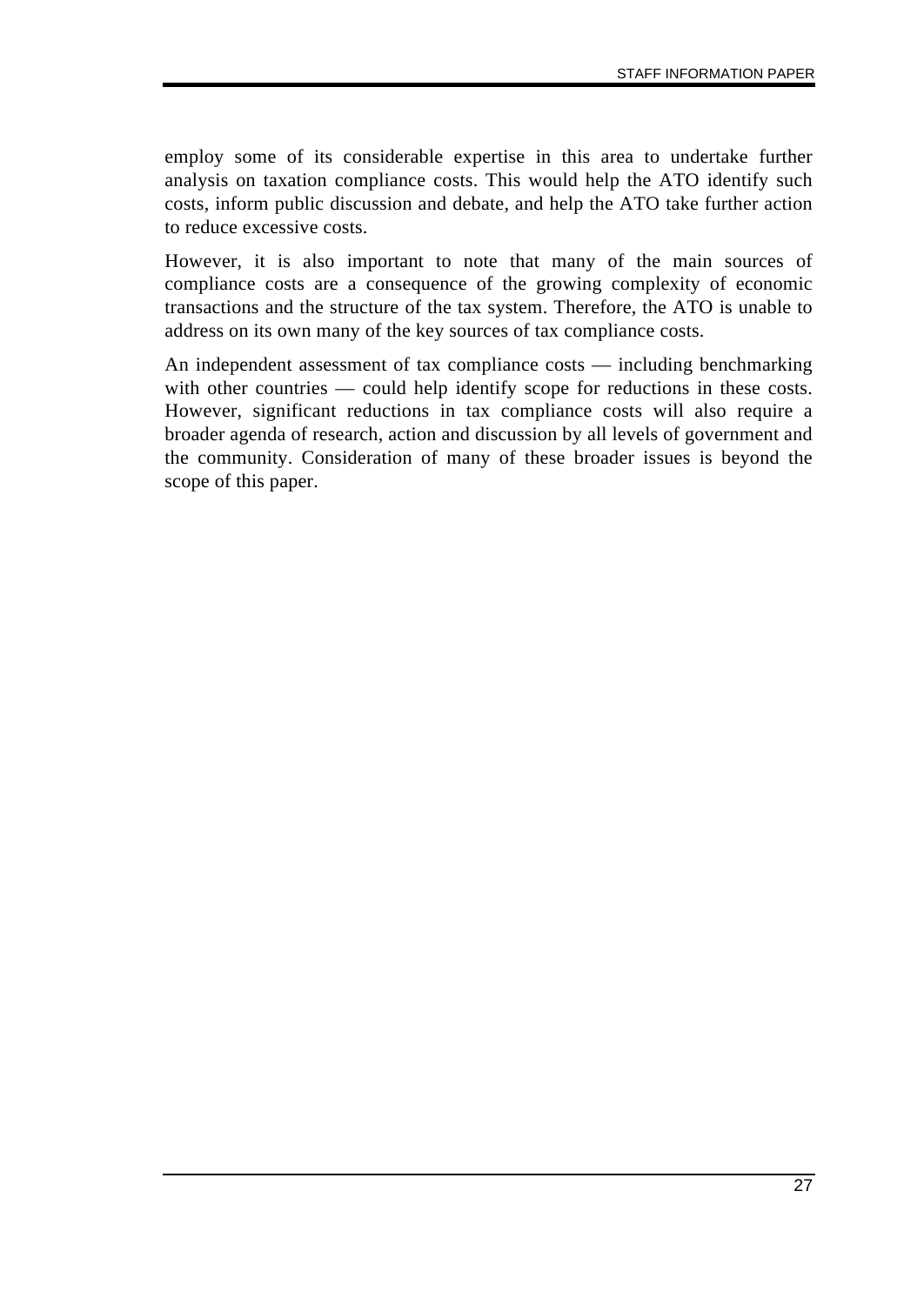# **References**

ABS (Australian Bureau of Statistics) 1992, *Study of the workload placed on small business by government paperwork*, AGPS, Canberra.

Australian Taxation Office (ATO) 1994, 'A Study into Reducing Record Keeping Costs of Compliance for Small Business', Unpublished study, Canberra, 31 August.

Australian Taxation Office (ATO) 1995, *Commissioner of Taxation Annual Report 1994-95*, AGPS, Canberra.

Bardsley, P. 1995, 'Simplifying the Tax Law: some implications for small business', *School of Economics and Commerce Discussion Papers*, Series A 95.26, La Trobe University, August.

Industry Commission 1996, *Implications for Australia of Firms Locating Offshore: Draft Report*, Canberra, 14 May.

JCPA (Joint Committee of Public Accounts) 1993, *An Assessment of Tax*, AGPS, Canberra, November.

OECD 1994, *Taxation and Small Business*, Organisation of Economic Co-Operation and Development, Paris.

Pope, J. 1994, *Compliance Costs of Taxation: Policy Implications,* Australian Tax Forum. Vol 11. pp. 85-121.

Pope, J. Fayle, R. and Chen, D. L. 1990a, *The Compliance Costs of Public Companies' Income Taxation in Australia 1986-87*, Australian Tax Research Foundation, Sydney.

Pope, J. Fayle R. and Duncason, M. 1990b, *The Compliance Costs of Personal Income Taxation in Australia 1986-87*, Australian Tax Research Foundation, Sydney.

Pope, J. Fayle, R. and Chen, D.L. 1993a, *The Compliance Costs of Employment Related Taxation in Australia,* Australian Tax Research Foundation, Sydney.

Pope, J. Fayle, R, and Chen, D.L. 1993b, *The Compliance Costs of Wholesale Sales Tax,* Australian Tax Research Foundation, Sydney.

Sandford, C. 1995, *Tax Compliance Costs: Measurement and Policy,* Fiscal Publications, Bath.

Senate Economics References Committee 1995, *A Question of Balance: the tax treatment of small business*, Parliament of the Commonwealth of Australia, Canberra, June.